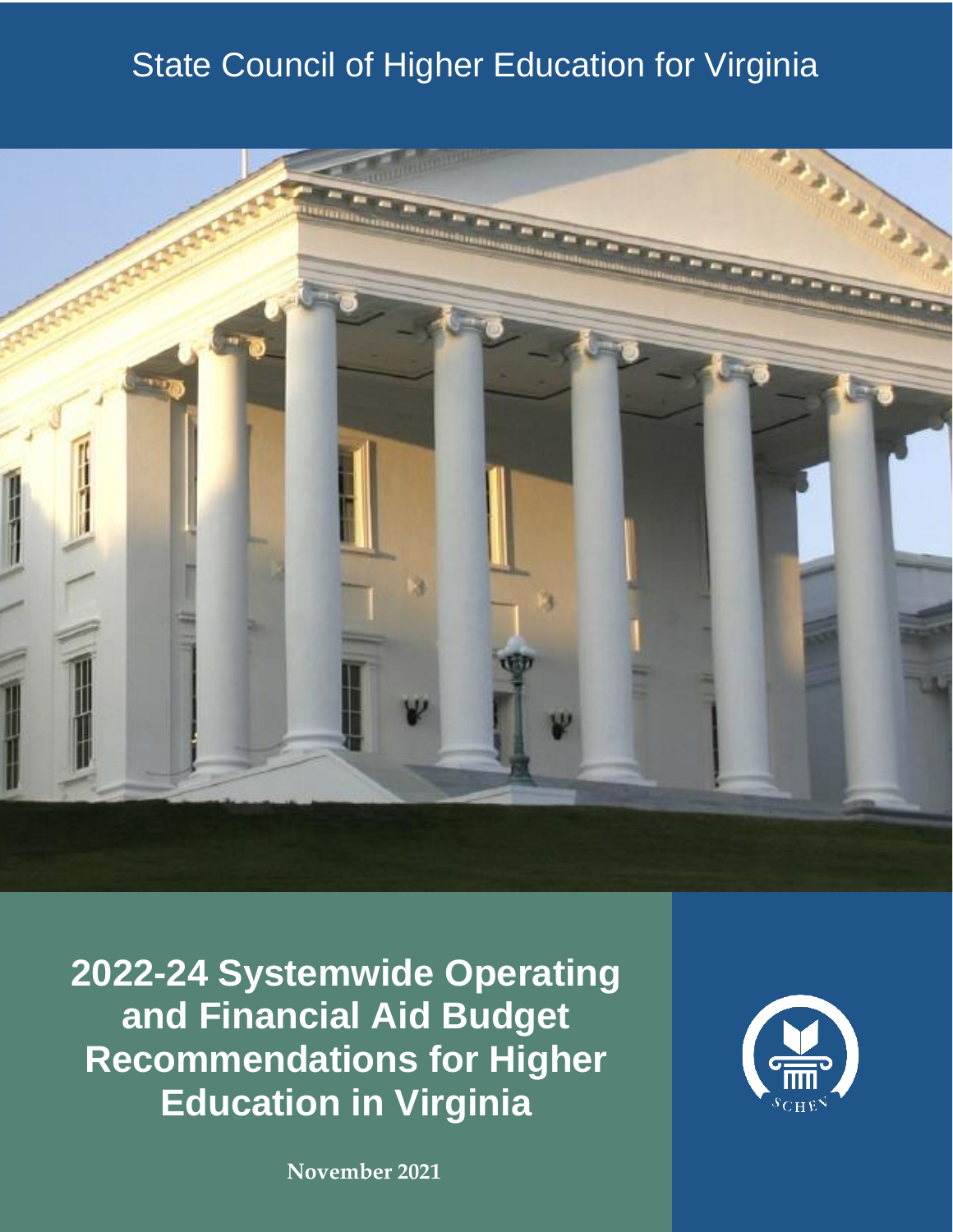# Table of Contents

| SCHEV BUDGET AND POLICY CONSIDERATIONS FOR THE 2022-24 BIENNIUM  1            |     |
|-------------------------------------------------------------------------------|-----|
|                                                                               |     |
|                                                                               |     |
|                                                                               |     |
|                                                                               | .18 |
| Section 4: Budget language requests and other policy considerations  22       |     |
|                                                                               |     |
| Appendix B: Operations and maintenance of new facilities opening in 2022-2426 |     |
|                                                                               | .27 |
|                                                                               |     |
|                                                                               |     |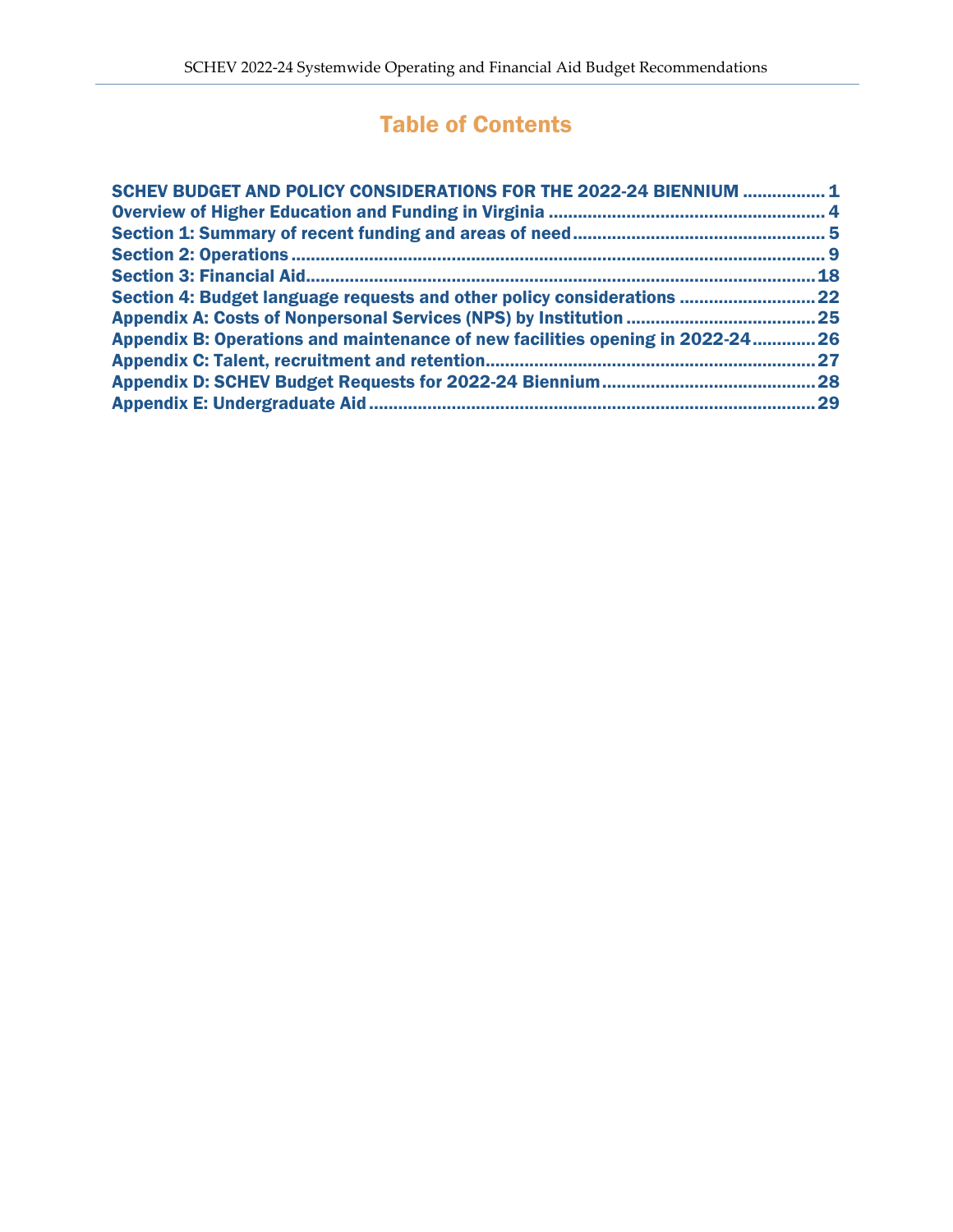# <span id="page-2-0"></span>SCHEV BUDGET AND POLICY CONSIDERATIONS FOR THE 2022-24 BIENNIUM

#### Executive Summary

Each year, SCHEV provides budget and policy recommendations for higher education. These recommendations are intended to serve as an overview of the system needs and to provide options for the Governor' and General Assembly's consideration to meet statewide needs.

For the 2022-24 biennium, SCHEV recommends approximately \$700 million in new state general fund. The following are key highlights of the funding proposal. Full details and assumptions are included in the remaining sections.

- **\$208 million in financial aid programs to improve student success and funding for low- and middle-income students.** This includes a \$130 million request in the second year for undergraduate need-based aid, with an expected increase in the average award of \$960. While funding benefits all institutions, the primary increase is at six institutions with the highest percentages of low-income students and student financial need (GMU, NSU, ODU, RU, UVA-Wise and VSU). Average awards at these institutions would increase by as much as \$1,500 to nearly \$2,000 and potentially lower debt. It also includes funding to support expansion of financial aid through the tuition equity and aid provision that was passed in the prior session and increases the Tuition Assistance Grant program from a current level of \$4,000 to \$4,250 in the first year and \$4,600 in the second year.
- **\$224 million for recruitment and retention of talent.** In addition to aid, recruitment and retention of faculty was a primary topic of discussion during meetings with institutions during the six-year plan process. Funds in this area could be used to improve quality and availability of faculty by: increasing the number of classes available, reducing class sizes, addressing salary compression and inequities, recruiting diverse and competitive faculty, and meeting student demand for new academic programs.
- **\$60 million to address equity and fairness in funding among institutions.** This funding would support matters related to potential funding inequities based on enrollment, institutional mission and other factors. Funding would be set aside in a central account, pending the recommendations of the cost and funding need study approved in the 2021 General Assembly session. The final report is expected by July 1, 2022.
- **\$20 million to bring work-based learning and paid internships to scale.** This would expand the existing Virginia Talent and Opportunity Partnership (V-TOP) program by increasing employer awareness and capacity to offer paid internships, providing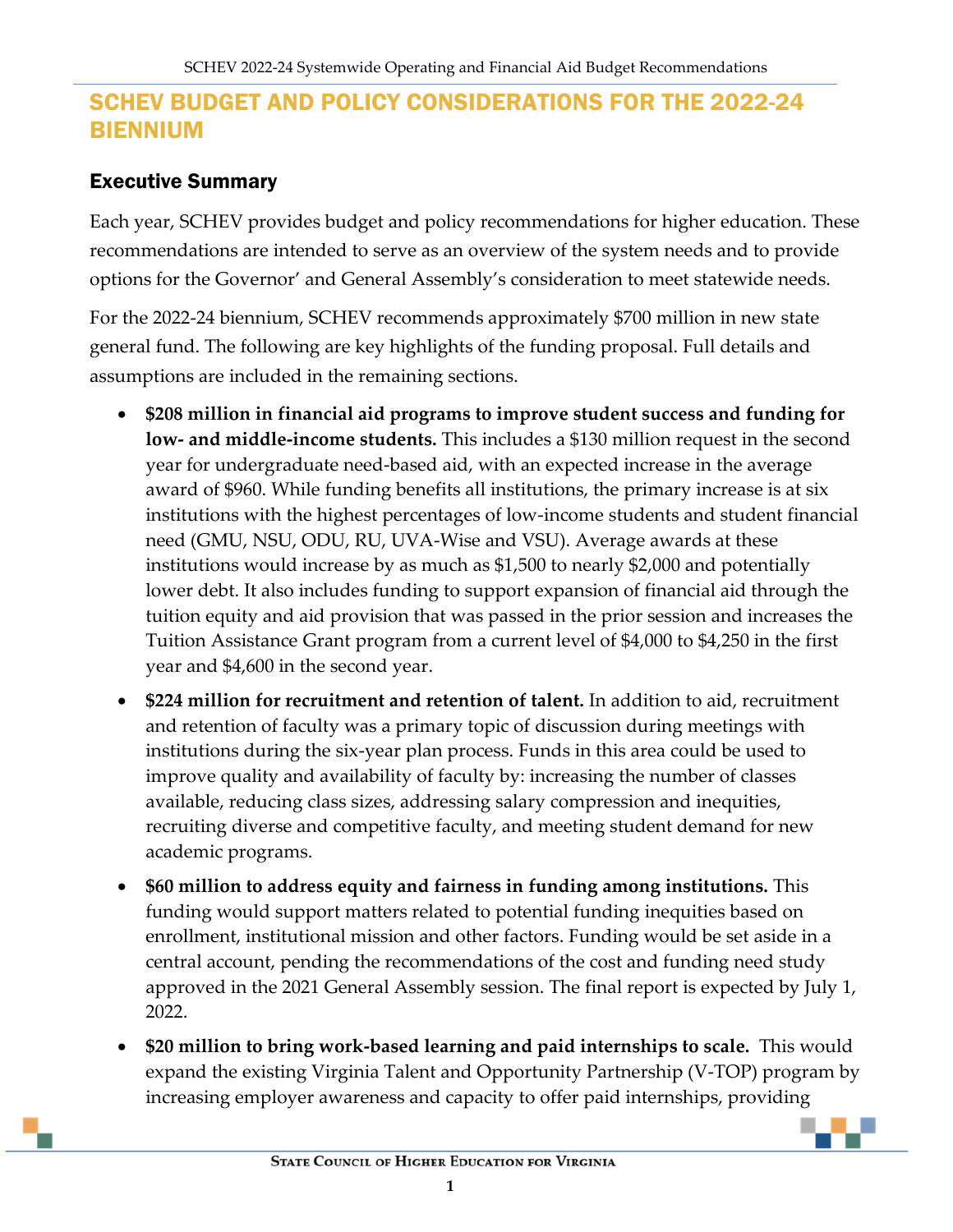support programs to students to ensure they are work-ready and supporting institutional planning to better assist students in finding and completing an internship.

 **\$85 million for institution-specific initiatives that support student success, talent pathways and inclusive excellence.** This funding provides flexibility to the Governor and General Assembly to support the unique funding requests of institutions. SCHEV recommends prioritizing institution requests for initiatives that increase student success, completion, program development in high-demand areas and inclusion initiatives on campus.

Other funding initiatives include investments in cost increases in non-personal services, enrollment growth at institutions below the state general-fund-per-student average, research, community outreach, collaborative initiatives and SCHEV agency requests.

For the biennial budgeting, the funding recommendations in the second year build on increases in the first year and recognize the full impact of the budget over the two years. This allows institutions to plan for more than one year, which leads to improved tuition predictability for students and families. In addition, for several investment areas, SCHEV recommends an institutional match totaling \$130.7 million for the biennium.

In addition, to address ongoing concerns regarding the well-being and mental health of students, SCHEV requests budget language to review critical issues in student-support and to provide recommendations to improve student persistence and completion. SCHEV also seeks funding and budget language to support the implementation of the cost and funding need study authorized during the 2021 General Assembly session and to review state support of equipment, capital and maintenance.

Finally, SCHEV identified several other areas of consideration to support student access, success and completion over the last year that do not include a formal recommendation. SCHEV will continue to seek input in these areas for later consideration. These areas primarily focus on aid to better support and attract low-income students and include: needbased aid to private institutions, support to institutions seeking to increase endowment funds for low-income students and aid to support enrollment of more low-income students at public institutions.

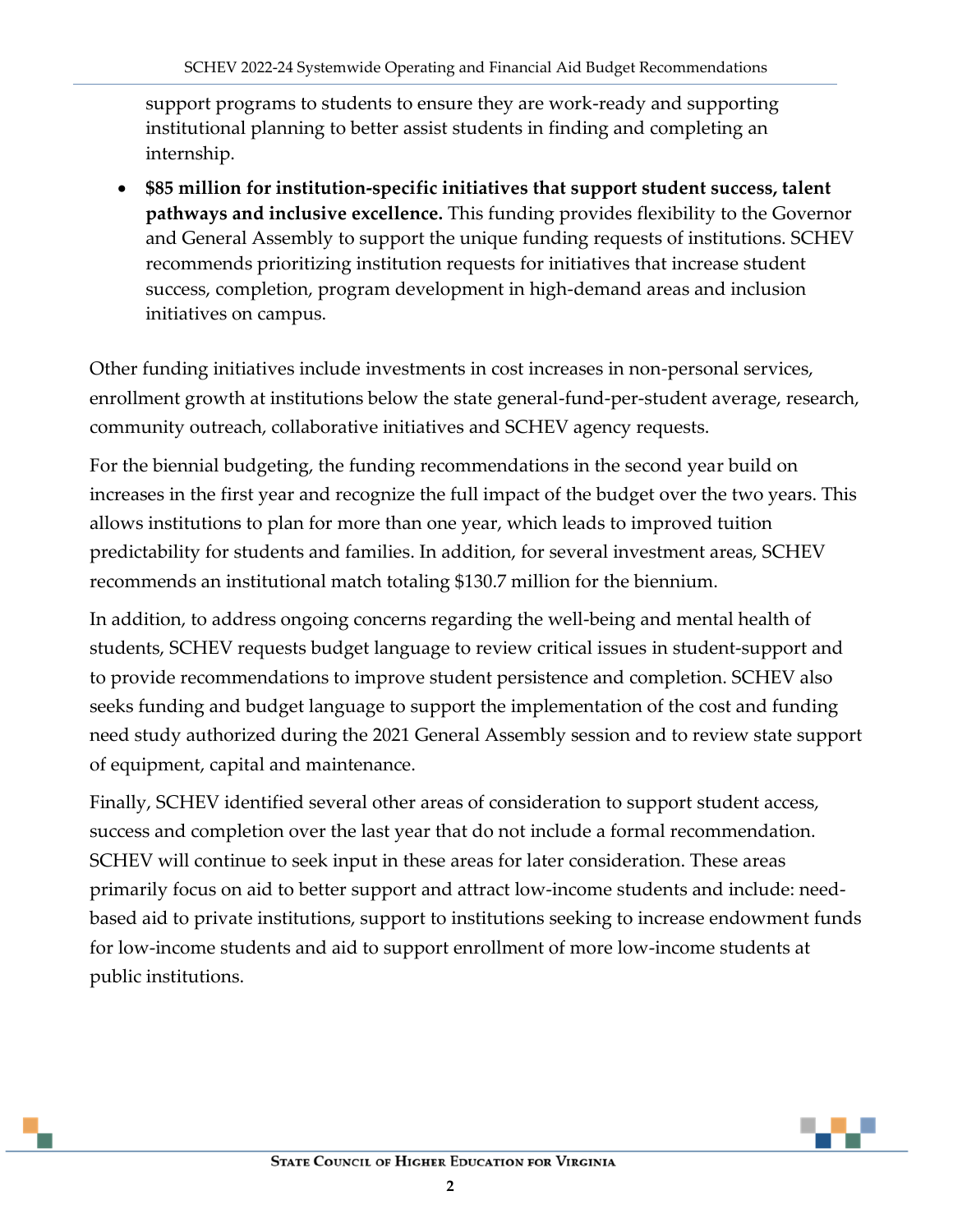| mgnor cuuvativn wonorar runu novemmonuativno for tho 2022-2024 Diomnum (m                           |          |                |              |
|-----------------------------------------------------------------------------------------------------|----------|----------------|--------------|
| <b>AREA</b>                                                                                         | FY 2023  | <b>FY 2024</b> | <b>Total</b> |
| <b>Operations</b>                                                                                   |          |                |              |
| <b>Base operations growth</b>                                                                       |          |                |              |
| Non-personal cost increases and operations and maintenance of<br>new buildings in the first year*   | \$15.18  | \$29.28        | \$44.46      |
| Enrollment growth for institutions funding below the general fund<br>average per student            | \$4.84   | \$4.84         | \$9.68       |
| <b>Talent, degrees and internships</b>                                                              |          |                |              |
| Recruit, retain and diversify faculty talent                                                        | \$73.92  | \$150.02       | \$223.94     |
| Cost and funding study: Institutional equity adjustments based on<br>recommendations                | \$30.00  | \$30.00        | \$60.00      |
| Institution-specific operation requests: Student success, talent<br>pathways, inclusive excellence* | \$35.00  | \$50.00        | \$85.00      |
| Internship expansion: Virginia Talent + Opportunity Partnership<br>$(V-TOP)$                        | \$5.00   | \$15.00        | \$20.00      |
| <b>Collaborative initiatives, research, community outreach</b>                                      |          |                |              |
| Institution-specific: Research and community outreach                                               | \$15.00  | \$15.00        | \$30.00      |
| Collaborative initiatives: SCHEV, Virtual Library of Virginia and other<br>system support           | \$10.00  | \$10.00        | \$20.00      |
| <b>Total Operations</b>                                                                             | \$188.94 | \$304.14       | \$493.08     |
| <b>Financial aid</b>                                                                                |          |                |              |
| Undergraduate need-based financial aid                                                              | \$20.00  | \$130.00       | \$150.00     |
| <b>Tuition Assistance Grant (TAG)</b>                                                               | \$1.30   | \$7.64         | \$8.94       |
| Tuition equity and aid provision: Undergraduate aid                                                 | \$8.00   | \$8.80         | \$16.80      |
| Tuition equity and aid provision: TAG                                                               | \$0.40   | \$0.88         | \$1.28       |
| Other equity and affordability initiatives                                                          | \$5.00   | \$5.00         | \$10.00      |
| Graduate aid: Recruitment of students into high-need programs                                       | \$4.00   | \$6.00         | \$10.00      |
| Military Survivors Program: Stipends for eligible students                                          | \$5.40   | \$5.40         | \$10.80      |
| <b>Total Aid</b>                                                                                    | \$44.10  | \$163.72       | \$207.82     |
| <b>Total Higher Education Funding</b>                                                               | \$233.04 | \$467.86       | \$700.90     |

Higher Education General Fund Recommendations for the 2022-2024 Biennium (in millions)

\*Cost estimates do not include expected nongeneral fund match, estimated to be \$45.7 million for non-personal and operations and maintenance of new building and \$85 million for institution-specific requests.

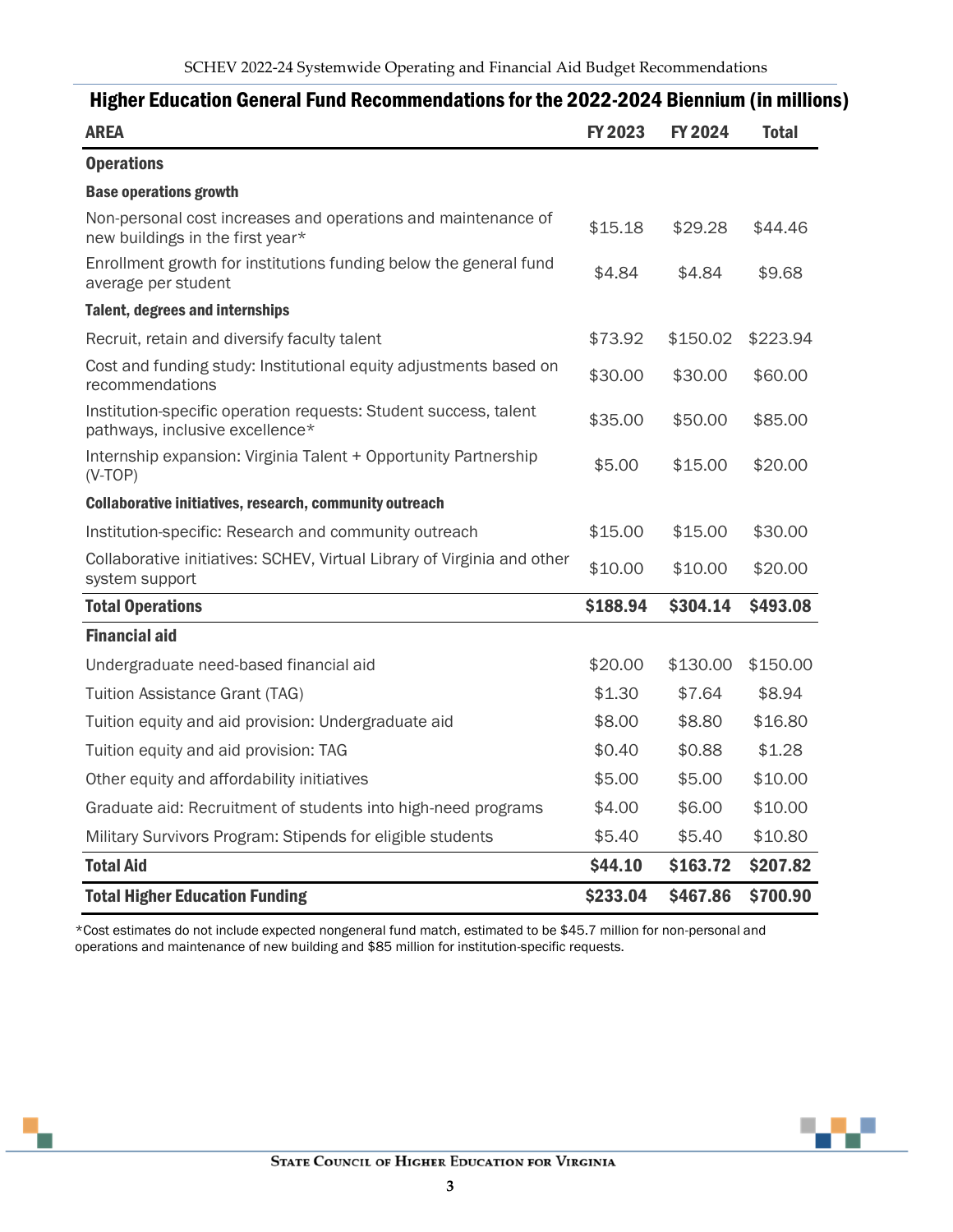### <span id="page-5-0"></span>OVERVIEW OF HIGHER EDUCATION AND FUNDING IN VIRGINIA

Advanced education contributes to state and regional prosperity and to individual success and well-being. It is associated with increased earnings, economic growth, greater levels of community engagement and improved health outcomes.

Over the years, Virginia has made significant gains in the capacity and quality of its system of higher education. It now ranks as one of the best in the country when considering factors such as graduation rates, average net price, low loan default rates and high return on investment.

*Pathways to Opportunity, Virginia's statewide <u>strategic plan for higher education</u>, sets a vision* to make Virginia the best state for education by 2030. This objective focuses on increasing our degree and credential attainment rate from 57% of the working-age population to 70%, thereby meeting workforce demands and improving the well-being of individuals and communities.

To become the best state for education, the *Pathways to Opportunity Plan* has three main goals to be equitable, affordable and transformative. Each year, SCHEV develops budget and policy recommendations for higher education in Virginia related to operations, financial aid and capital, and aligns the recommendations to the plan to better meet state needs. The following provides an overview of the general fund areas, recommended funding amounts and policy considerations.

The overview is provided in four sections:

- Section 1: Overview of recent funding and areas of need
- Section 2: Operations
- Section 3: Financial aid
- Section 4: Budget language requests and other policy considerations

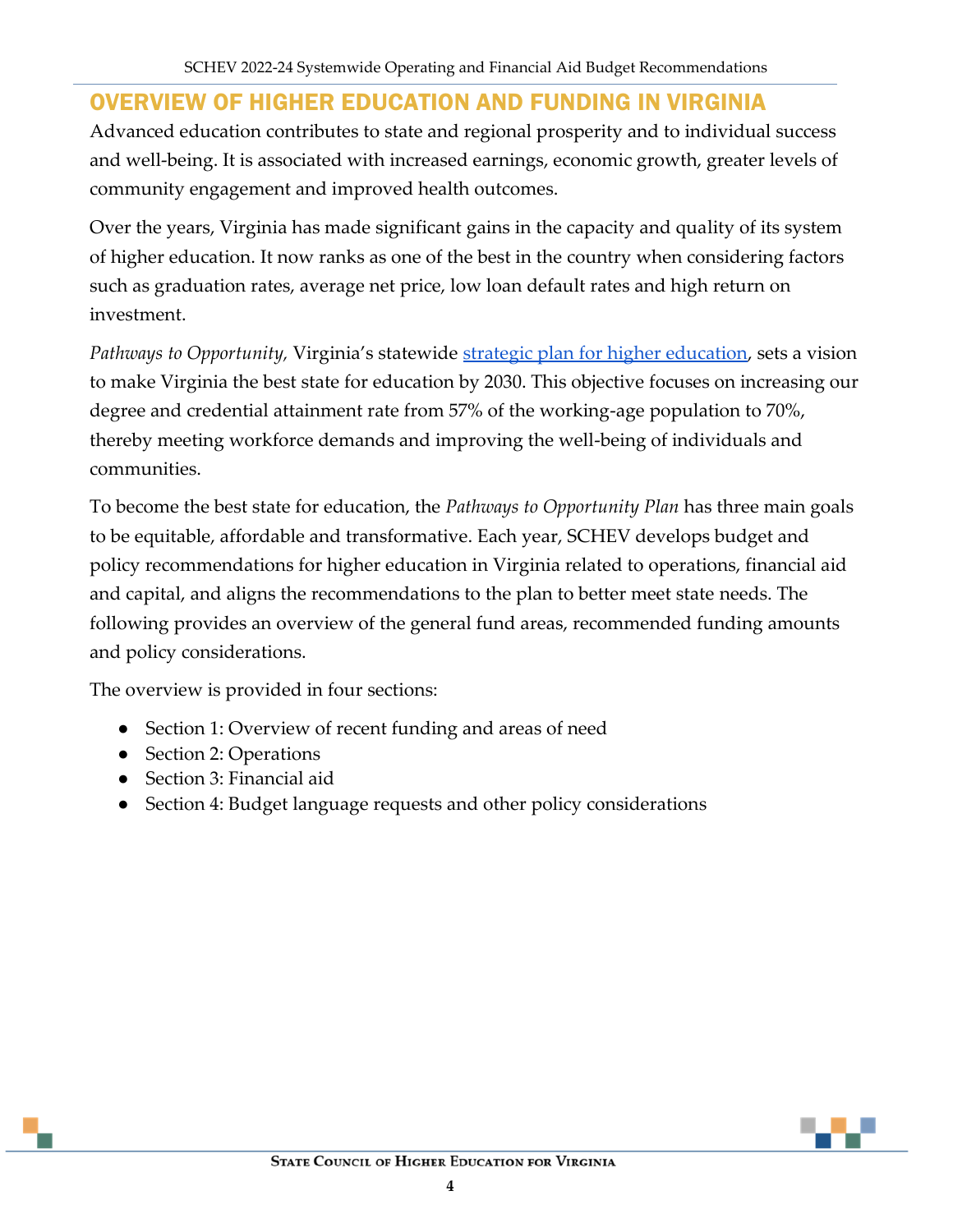### <span id="page-6-0"></span>SECTION 1: SUMMARY OF RECENT FUNDING AND AREAS OF NEED

This section provides an overview of recent state investments in higher education over the last few years, additional funding provided by the federal government as a result of the COVID pandemic, a preliminary review of higher education needs and a summary of budget and policy recommendations aligned to the goal areas of the *Pathways to Opportunities* plan.

### State Investments to Support Higher Education

In the past two biennium (from FY 2018 to FY 2022), the Commonwealth provided significant investments to public higher education, including funding to mitigate the impact of the COVID-19 pandemic to institutions and students.

The total additional state funding was \$614.1 million during this period. State funding for education and general programs (E&G) – those related to instructional activities – increased by \$384.2 million over the FY 2018 amount. Total state support for various financial aid programs increased by \$134.3 million between FY 2018 and FY 2022.

|                  |                | <b>General Fund Appropriations</b> | <b>Change over FY 2018 Level</b> |                |                               |  |
|------------------|----------------|------------------------------------|----------------------------------|----------------|-------------------------------|--|
|                  | <b>FY 2018</b> | FY 2022                            | Amount                           | <b>Percent</b> | Avg Annual %<br><b>Change</b> |  |
| E&G              | \$1,431.2      | \$1,815.3                          | \$384.2                          | 27%            | 6%                            |  |
| Financial Aid*   | \$293.7        | \$423.0                            | \$134.3                          | 46%            | 10%                           |  |
| Other Higher Ed. | \$288.7        | \$389.3                            | \$95.6                           | 33%            | 8%                            |  |
| <b>Total</b>     | \$2,013.6      | \$2,627.7                          | \$614.1                          | 30%            | 7%                            |  |

Table 1: Change of General Fund Appropriations to Higher Education from FY 2018 to FY 2022 (in millions)

Note: \*includes Higher Education Student Financial Assistance program; Two-Year College Transfer Grant; Virginia Military Survivors and Dependents program; Tuition Assistance Grant; New Economy Workforce Credential Grant; and Early Awareness and Readiness for Undergraduate programs.

A large portion of the state funding increase in E&G programs was for college affordability. In FY 2020, the state created a tuition moderation fund as a set-aside if institutions did not raise in-state undergraduate tuition and fees. In FY 2021 and FY 2022, additional funding was provided to maintain affordability, and many institutions kept tuition and fees low. The cumulative funding totaled \$186 million during this period. As a result, institutions had historic low tuition and fee increases over the last three years.

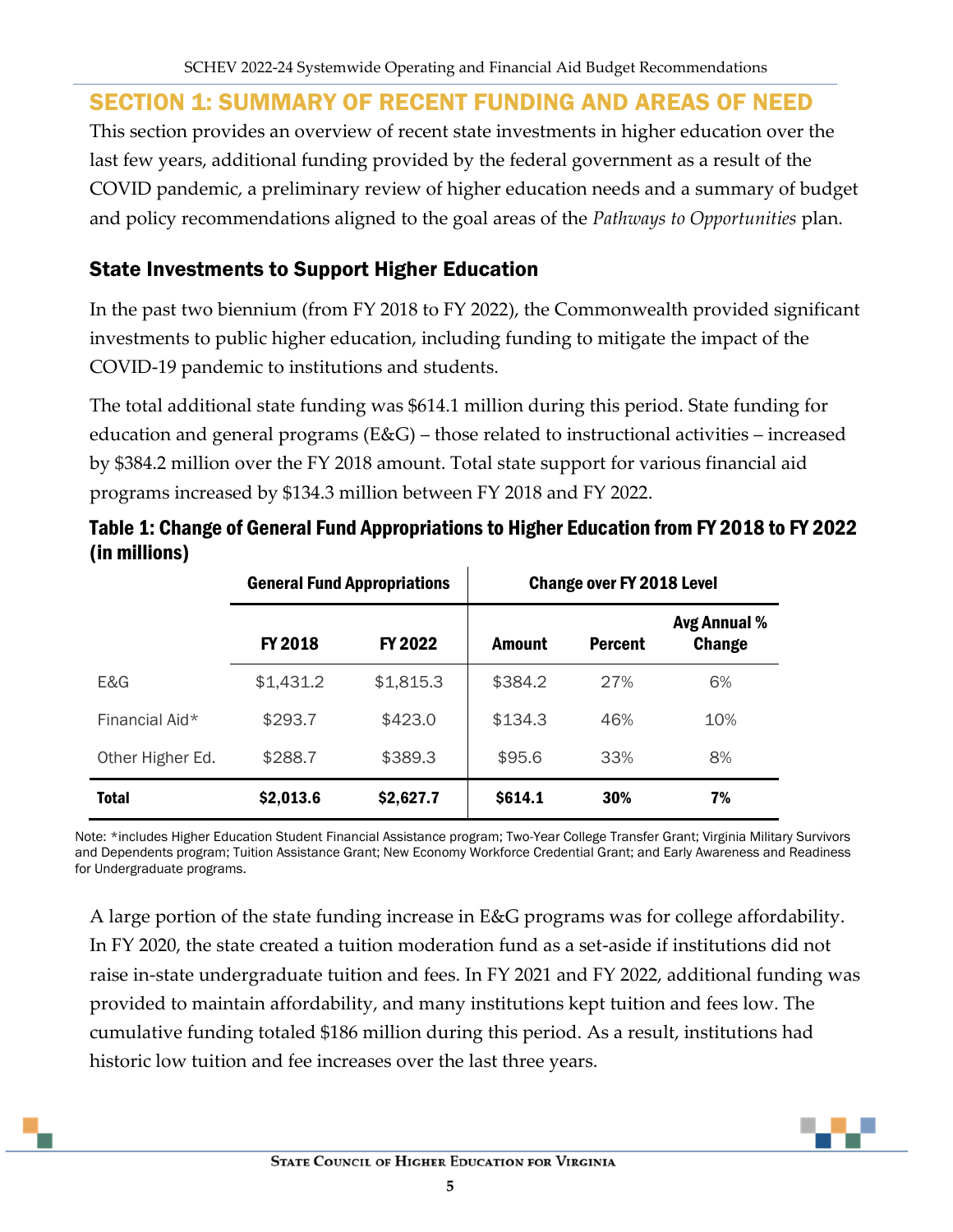With the additional funding from the state and low tuition and fee increases, the cost share between the state and in-state undergraduate students shifted from 45 percent provided by the state in FY 2018 to 50 percent of the cost provided by the state in FY 2022. This results in a decrease of five percentage points of the total cost of education borne by in-state undergraduate students.

Another state investment focused on salaries of faculty and staff in FY 2020 and FY 2022. Each year, institutions submit six-year plans to the state to provide an overview of their goals and funding needs. Many institutions stated in their recent submission that the state salary increases in recent years helped them recruit and retain faculty and staff.

In addition, the state made targeted investments to institutions that serve more low- and middle-income students and students who are Black/African-American or Hispanic. This included additional operational support for Old Dominion University and George Mason University; additional undergraduate financial aid to waive or lower tuition and fee costs at community colleges for students meeting certain income levels and who were enrolled in high-demand programs (the G3 program); and investments at Norfolk State University and Virginia State University to support tuition and fees for students living within a 25-mile radius of the campus (the Virginia College Affordability Network).

#### Federal stimulus investments as a result of the COVID-19 pandemic

To better support institutions' increased costs and lost revenues during the pandemic, the federal government provided colleges and universities with unprecedented levels of funding. Congress passed three statutes, the Coronavirus Aid, Relief, and Economic Security (CARES) Act, the Coronavirus Response and Relief Supplemental Appropriations (CRRSAA) Act, 2021, and the American Rescue Plan (ARP) Act, over the course of one year (March 2020 to March 2021). Each law varied in the amount and size, and each subsequent aid package was larger than the previous ones.

Virginia's public institutions received \$1.4 billion, with \$545 million of those funds set aside for student aid through the Higher Education Emergency Relief Fund (HEERF). Private institutions received \$396 million, with \$147 million set aside for student aid. While this is a significant amount, SCHEV calculated that the \$1.4 billion for public institutions is allowed to be used over three years (FY 2020 to FY 2022). The \$1.4 billion accounts for less than 5% of the total budget for higher education in Virginia when accounting for both general fund and nongeneral funds over the same time period.

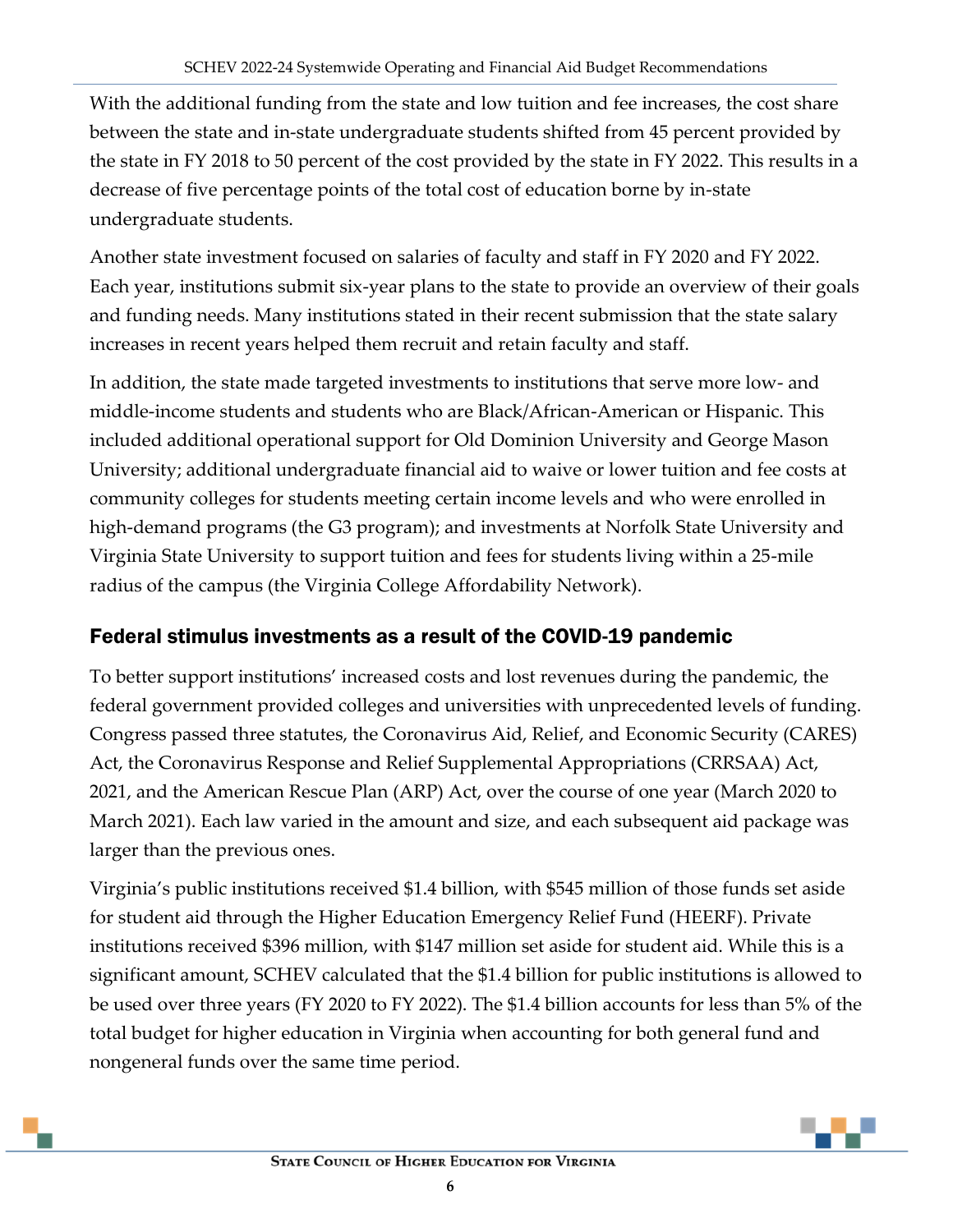The CARES Act contained two other funding sources: The Coronavirus Relief Fund (CRF) and the Governor's Emergency Education Relief (GEER) Fund. The CRF reimbursed expenses directly connected with addressing COVID-19. Both public and private institutions applied for reimbursement to the state with itemized expenses. GEER funds were applied at the discretion of the Governor, split between higher education and K-12. The CRRSAA funded another round of GEER funds, but not CRF. The ARP funded new state and local recovery funds with broad flexibility for use, but did not fund GEER again.

The General Assembly met in August to determine how the state ARP funds would be used. The budget agreement provided \$111 million for financial aid for low- and moderate-income students attending public and private nonprofit institutions. SCHEV is charged with the distribution of those funds.

Over the last year, SCHEV has tracked the distributions and guidance from all three statutes; discussed their implications with advisory groups at the institutions and with state officials; assisted the General Assembly and the Governor's Office with guidance and calculations for distributing the discretionary funds; and surveyed public institutions on their use of the funds.

### Current needs for higher education and Commonwealth

As part of *Pathways to Opportunity,* SCHEV annually assesses the needs of higher education to meet the goals of the plan. The needs are based on a review of measures related to the plan, stakeholder input and needs identified by institutions in their six-year plans.

A preliminary review of the measures related to *Pathways to Opportunity* indicate the areas of greatest need focus on closing gaps in overall attainment by race/ethnicity, regions of the state and income groups. In order to address these gaps, the state needs to reduce disparities in enrollments and completions, debt and earnings upon completion to meet the objective of 70% attainment of the working age population by 2030.

In addition, SCHEV recently concluded preliminary six-year plan meetings with institutions. These plans identify priorities and funding needs over the upcoming biennium. While each institution has specific initiatives, the following is a summary of initial areas of priority for institutions in their six-year plans:

 **Operational funding support**, including continuation of one-time funding provided by the General Assembly in FY 2022 (\$40 million), support for salaries, information technology costs, rising costs in non-personal services, enrollment growth and operations and maintenance of new buildings.

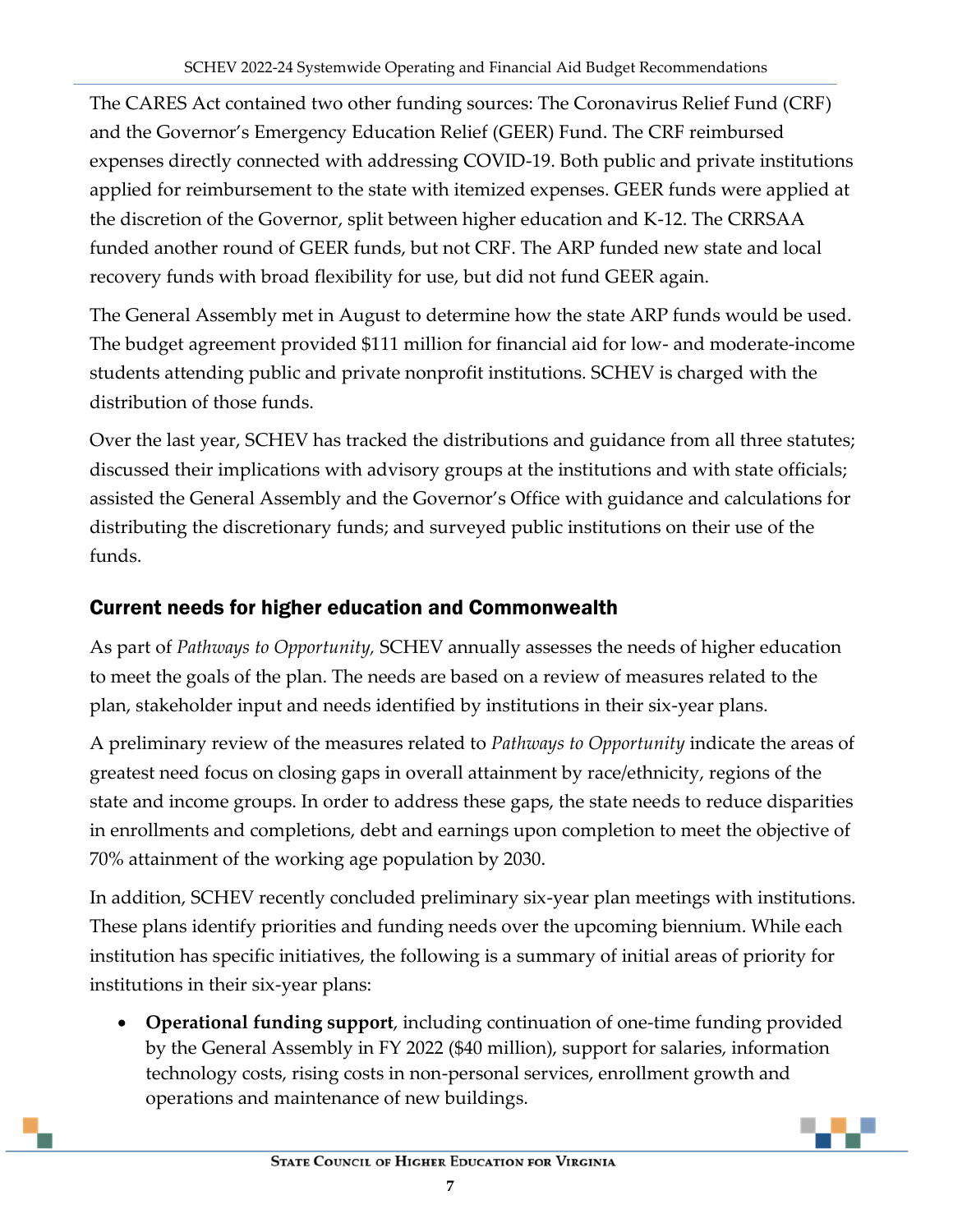- **Financial aid**, including additional aid for undergraduates, graduates and certain affordability focused programs.
- **Student success initiatives**, including advising and counseling, mental health services, transfer support and support to students with disabilities.
- **Talent pathways**, including new academic programs, internships and work-based learning opportunities.
- **Equity initiatives**, including salary adjustments and additional staffing to better support students and staff.
- **Research and community outreach initiatives** to better support the Commonwealth and regions of the state.

<span id="page-9-0"></span>The following sections provide details of costs (where appropriate) and funding needs based in the areas of operations and financial aid.

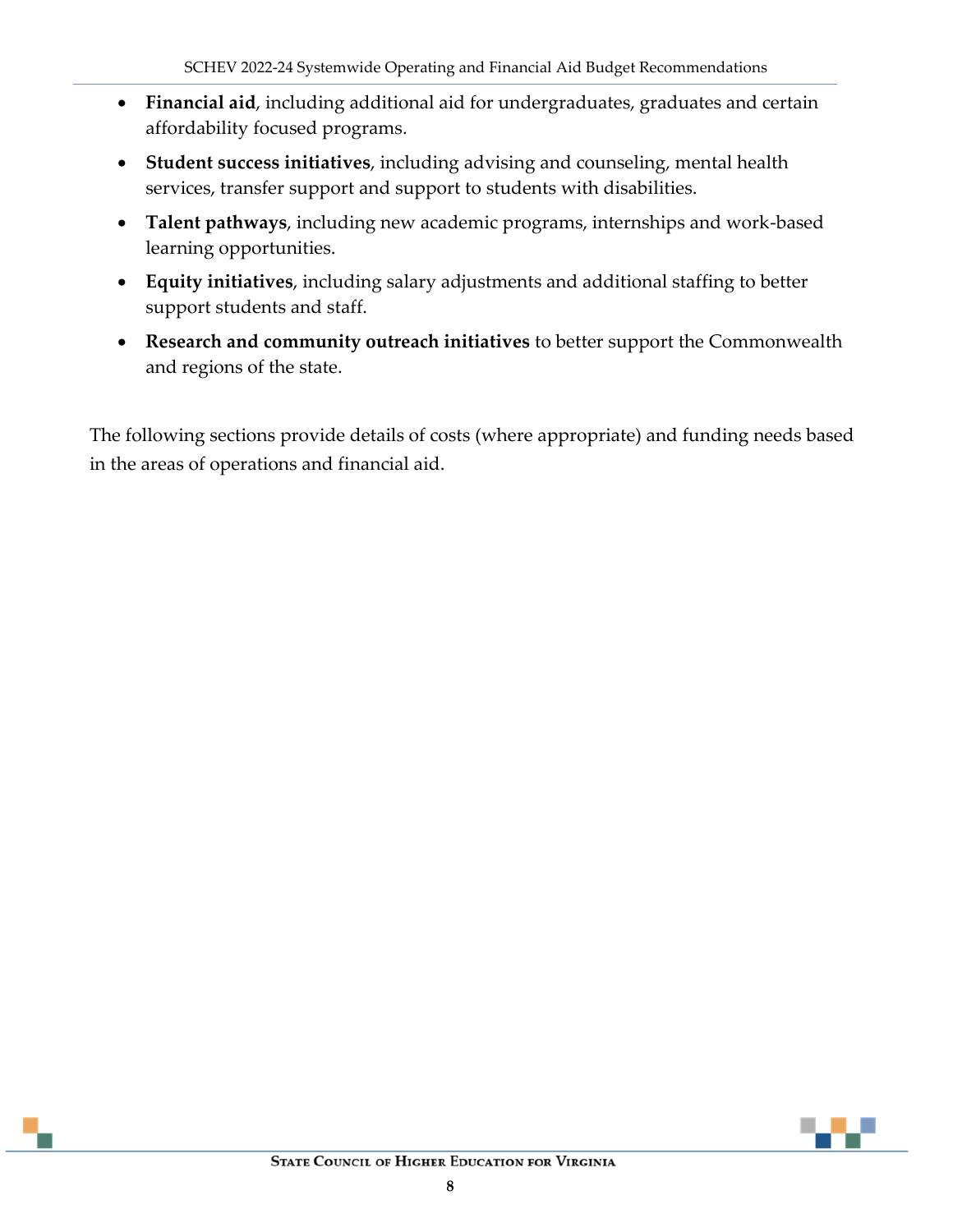# SECTION 2: OPERATIONS

Each year, institutions assess costs, both non-discretionary and discretionary, and prioritize funding needs. These needs are initially conveyed in the institution's six-year plan that is submitted to the state and approved by their board. While the plans can change based on feedback provided during the review process, the plans serve as a general guide for institutional needs.

In addition, SCHEV is charged to calculate various categories of increased costs based on methodologies outlined in the Top Jobs Act, which the Governor and the General Assembly codified in 2011.

The following section provides estimated growth costs in the areas of non-discretionary and discretionary increases. The costs are provided as a total cost. The state has traditionally provided funding for areas, such as salaries based on a cost share (currently at approximately 50% for the system). If the state were to fund fully the cost estimates, tuition and fees increases could be significantly impacted to further reduce costs to students.

#### Base operations growth

#### **Growth in non-personal services**

With the impacts of the pandemic, changes in the minimum wage and other economic factors, institutions are expected to have additional unavoidable cost increases in the areas of insurance premium rates, contractual services, operations and maintenance of facilities and several other areas. Non-personal services constitute approximately 25% of total costs for the institutions. Based on FY 2022 available resources, if costs in these areas were to increase by 2% each year, it would result in an additional \$26 million in FY 2023 and \$52 million in FY 2024 of funding need. SCHEV recommends split funding this area to better support institutions between general fund and nongeneral fund sources to better support equity in funding. Institutional amounts are included in Appendix A.

#### **Operation and maintenance of new facilities coming online**

In addition to growth in costs, each year the state supports the development of capital at institutions. As a result, new buildings that are expected to open in the coming year will require additional funding for operation and maintenance (O&M) of the facilities. SCHEV surveyed institutions for new facilities coming online in 2022-24 and received funding requests for a total of 34 new facilities. The total funding need is approximately \$22.2 million for the biennium; however, SCHEV recommends funding for buildings scheduled to open in the first half of the biennium. SCHEV would like to review requests for O&M in FY 2024 to

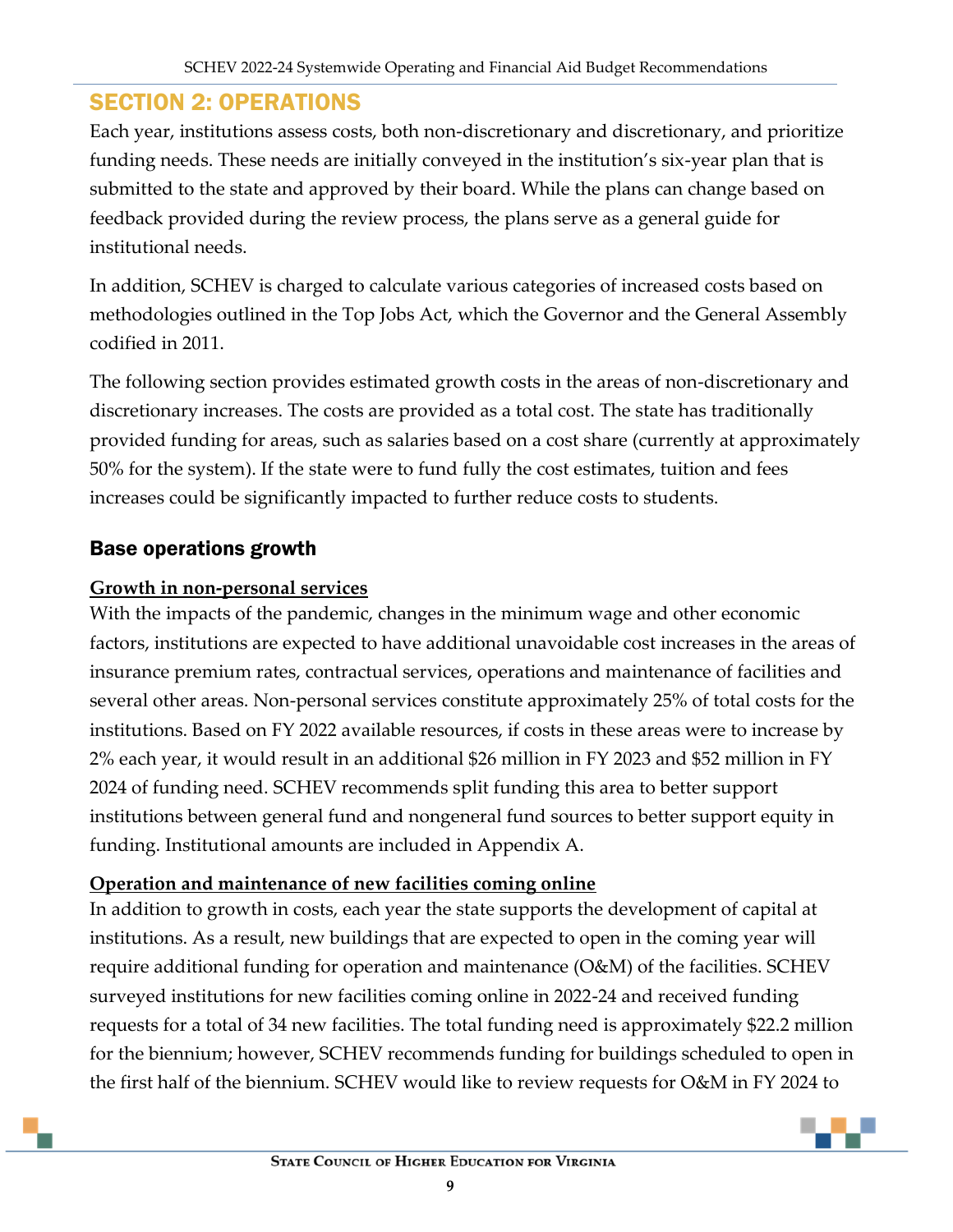better estimate costs in the second year in partnership with the institutions. SCHEV proposes funding for O&M using a split fund approach. The estimated general fund costs are \$3.0 million in the first and \$4.7 million in the second year. Nongeneral funds costs are \$3.5 million in the first and \$5.3 million in the second. Institution amounts are included in Appendix B.

#### **Approved enrollment growth**

The Top Jobs Act includes language that allows funding "[t]o incentivize undergraduate Virginia student enrollment growth at the Commonwealth's public institutions of higher education in furtherance of the increased degree conferral…."

Institutions submitted enrollment projections earlier this year, and the projections were part of the review and discussion at the recent six-year-plan meetings.

Further, in accordance with its statutory authority, the Council approved enrollment projections at its October 2021 meeting. Several institutions project higher enrollment in the next biennium. One institution – George Mason University – projects growth and has a general fund appropriation per in-state student that is lower than the system average. While SCHEV is engaged in a cost and funding study that will make recommendations related to base budgets for all colleges and universities, to avoid getting further behind in its funding per student, SCHEV recommends \$4,840,000 in each year of the biennium to keep up with approved enrollment growth at George Mason University.

#### **Other cost considerations**

In addition to the costs considerations above, the state also should consider other costs that could arise as a result of the pandemic. Last year, institutions were allocated approximately \$40 million in funding to support institutional needs, but due to budget limitations, these funds are allocated as one-time funding. Ensuring that these funding amounts remain as recurring funds for the upcoming biennium can help support unexpected costs that may continue to arise.

### Talent, degrees and internships

#### **Recruit and retain talent**

Funding to help colleges and universities recruit, retain and diversify their faculty is central to the quality and effectiveness of higher education. Institutions use the additional funds to provide base salary increases, to increase the number of classes available to students, to address issues related to salary compression and equity, and to meet student demand for new academic programs.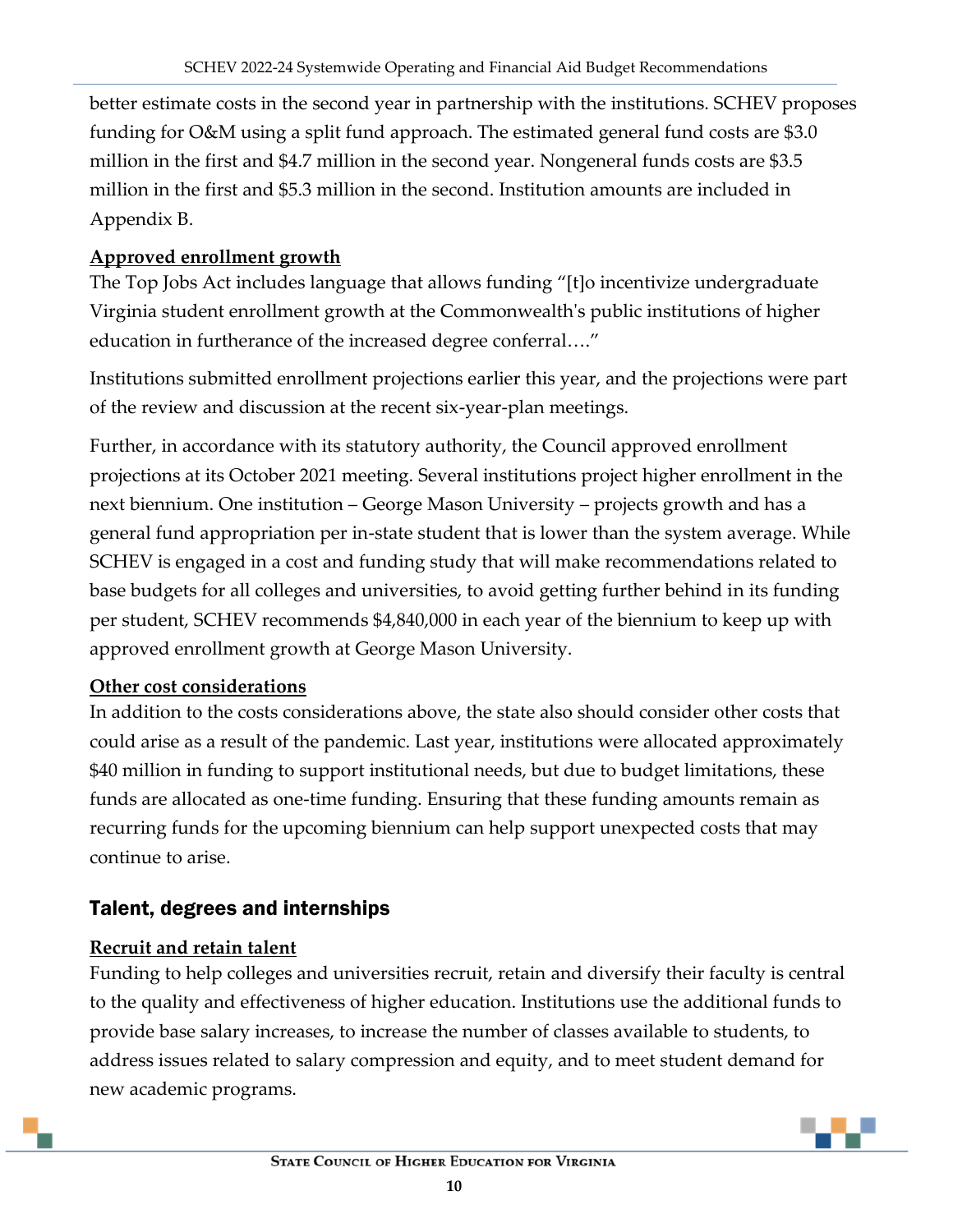In all cases, colleges and universities base their faculty salary decisions on merit. While salary increases for other state employees usually apply equally, language in the state appropriation act specifically gives flexibility to institutions of higher education to consider merit for those actions.

In their six-year plans, nearly every institution said that additional resources to recruit and retain faculty is a high priority. They spoke of the need to address faculty diversity and differentials in high-demand program areas where salaries are higher in the private sector, such as nursing, computer science and other STEM-H (science, technology, engineering, math and health) fields. Also, as in prior years, several institutions indicated a need to improve pay for adjunct faculty.

The Commonwealth provided the state share of salary increases for state employees, including college and university faculty, of 5% in FY 2022, the largest single-year increase in many years. Institutions of higher education paid their share of the 5% increase with other agency funds (including the \$40 million in additional general fund the General Assembly provided for discretionary use).

SCHEV recommends that the Commonwealth continue the momentum it has made in recent years by appropriating additional funds to help colleges and universities recruit, retain and diversify their faculty. To continue to remain competitive and to address institutional priorities, SCHEV recommends that the Governor and the General Assembly provide a general fund increase equal to 3% of faculty salaries (and 1.5% of benefits) in each year of the biennium. Institutions should continue to use those funds based on merit and to address a range of issues related to recruitment and retention of faculty talent. Further, with modest tuition increases or reallocation of existing resources, institutions would be able to provide an increase of the same magnitude (5%) as in FY 2022. Adjustments are made to factor the proportion of out-of-state students and those institutions operating at or near their calculated base adequacy costs. This provides greater alignment of state funds to institutions with higher need.

The biennial cost of providing a general fund increase equal to 3% of faculty salaries (and 1.5% of benefits) costs is \$223.9 million. Included in these amounts are funds to support teaching and research faculty, administrative faculty, graduate teaching assistants and adjunct faculty. Institution amounts are included in Appendix C.

SCHEV also recommends that the Governor and the General Assembly continue to provide salary increases for all college and university classified staff, in accordance with provisions for state employees in other state agencies.

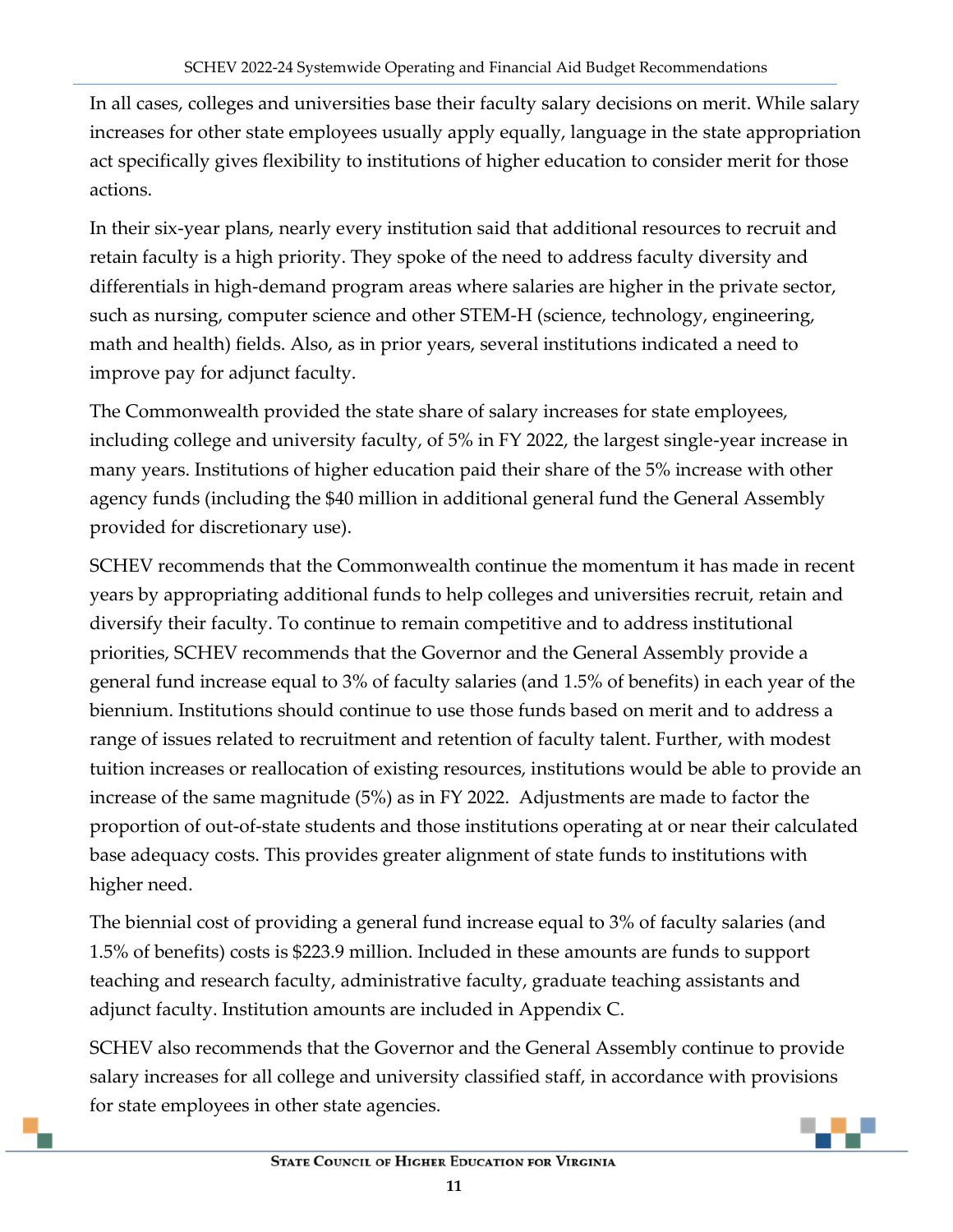#### **Equipment (Higher Education Equipment Trust Fund)**

Each year, institutions receive funding for equipment through the higher education equipment trust fund (HEETF). The program focuses on supporting equipment needs for institutions in the areas of instruction and research. Current funding is approximately \$80 million per year. SCHEV is responsible for administering this program.

For the upcoming biennium, SCHEV recommends maintaining support for HEETF. SCHEV also recommends that staff identify opportunities for greater equity in funding and efficiency and effectiveness of the administrative process. Budget language is included in SCHEV's request related to the implementation of the cost and funding need study and review of other cost areas in Section 4.

#### **Institution-specific requests: student success initiatives, affordable talent pathways and inclusive excellence**

In addition to general operating support, the Governor and General Assembly may wish to support institution-specific initiatives that could improve the quality of instruction and retention of students – particularly for students with the largest gaps in completion. As part of the six-year plan process, SCHEV asked institutions to submit proposals aligned with *Pathways to Opportunity goals*. SCHEV recommends funding institution-specific requests in these priority areas of \$35 million in the first year and \$50 million in the second year of general fund with an expected institution match.

- **Student success initiatives:** Ensuring student retention and completion are an increasing need to meet the state attainment goal of 70%, particularly with the changing student demographics to better serve students with traditionally lower completion rates, such as first-generation, low-income, Black/African-American and Hispanic students. In addition, during the pandemic, students and institutions identified a growing need to address mental health services on campus. Funding to support institutional needs in the areas of advising and mentoring programs, disability support initiatives, mental health support services and transfer could help increase student success and completion.
- **Affordable talent pathways and internships:** Another approach to increasing student success is the development of affordable pathway programs. This can include new program development in high-demand areas, such as healthcare, information technology, public health and the enhancement of existing programs to include additional work-based learning and increased internships. SCHEV and institutions have identified a growing need to ensure that students have opportunities to incorporate work-based learning to further their academic experience, gain on-the-job skills and increase their opportunities for employment while meeting employer needs.

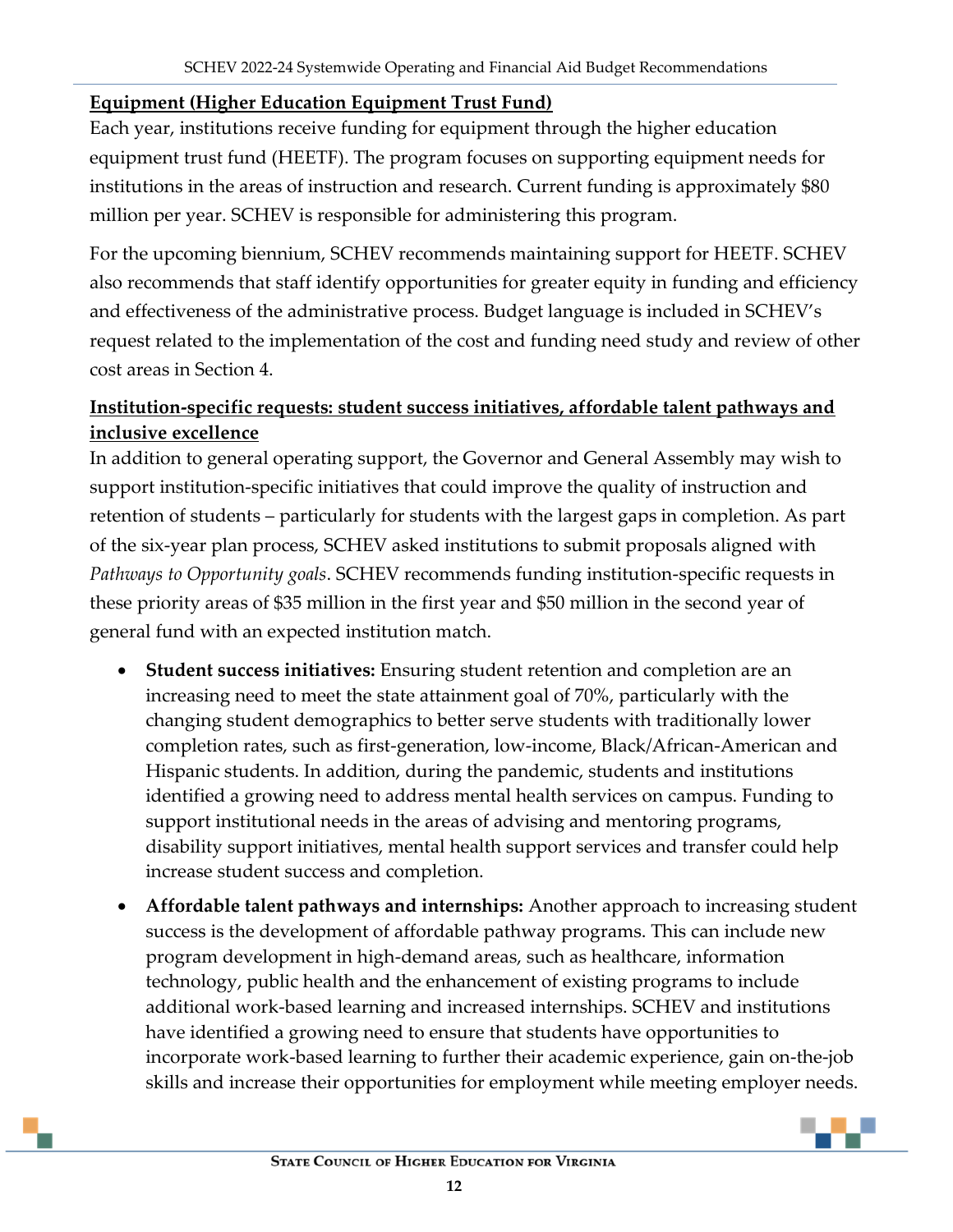**Inclusive excellence:** Many institutions and boards have undertaken efforts to better address equity, diversity and inclusion on campus both in academic programming and support service areas. Increased support for staffing and to effectively retain and recruit faculty also can increase student retention and completion.

If funding is provided in these areas, the state should consider methods to evaluate the effectiveness of the initiatives through periodic reporting or staffing support at the state level to increase collaboration and sharing of promising practices.

#### **Internship expansion: Virginia Talent + Opportunity Partnership V-TOP**

The Innovative Internship Fund and Program – rebranded externally in collaboration with the Virginia Chamber of Commerce as the Virginia Talent + Opportunity Partnership (V-TOP) – has reached a critical stage in its development. The statutory purpose is two-fold: (1) grants to institutions to support paid internships in partnership with Virginia employers and (2) a statewide initiative to facilitate the readiness of employers, students and institutions to scale significantly work-based learning such as internships. The planning of the statewide initiative has resulted in the development of meaningful strategies for student learning and workforce and economic development that now require additional investment to implement statewide at scale.

With strategic investments in internship initiatives, Virginia can retain its position as the top state for business and achieve our goals to be the best state for education and the top state for talent. The following initiatives support expansion of this program:

**Services to small employers:** In addition to services available to all employers using current funding (a readiness toolkit and online modules that lead employers step-by-step through the process of designing and implementing an internship program, as well as personal support to be provided by regional organizations that have received V-TOP grants), SCHEV proposes more intensive services for small employers.

SCHEV would procure a staffing company to serve as a clearinghouse for matching students to internship opportunities at small employers. Employers would gain access to these free services by completing the online modules to ensure they are ready to host interns. Students would gain access to the opportunities through their institution's job posting site and would be required to complete the student readiness modules either prior to being matched with a small employer or during their internship if the opportunity is part of the new freshman/sophomore experience. (Note: Employers would still be responsible for paying interns at least the state minimum wage.) The expected cost is \$200,000 in the first year and \$3.5 million in the second year of the biennium.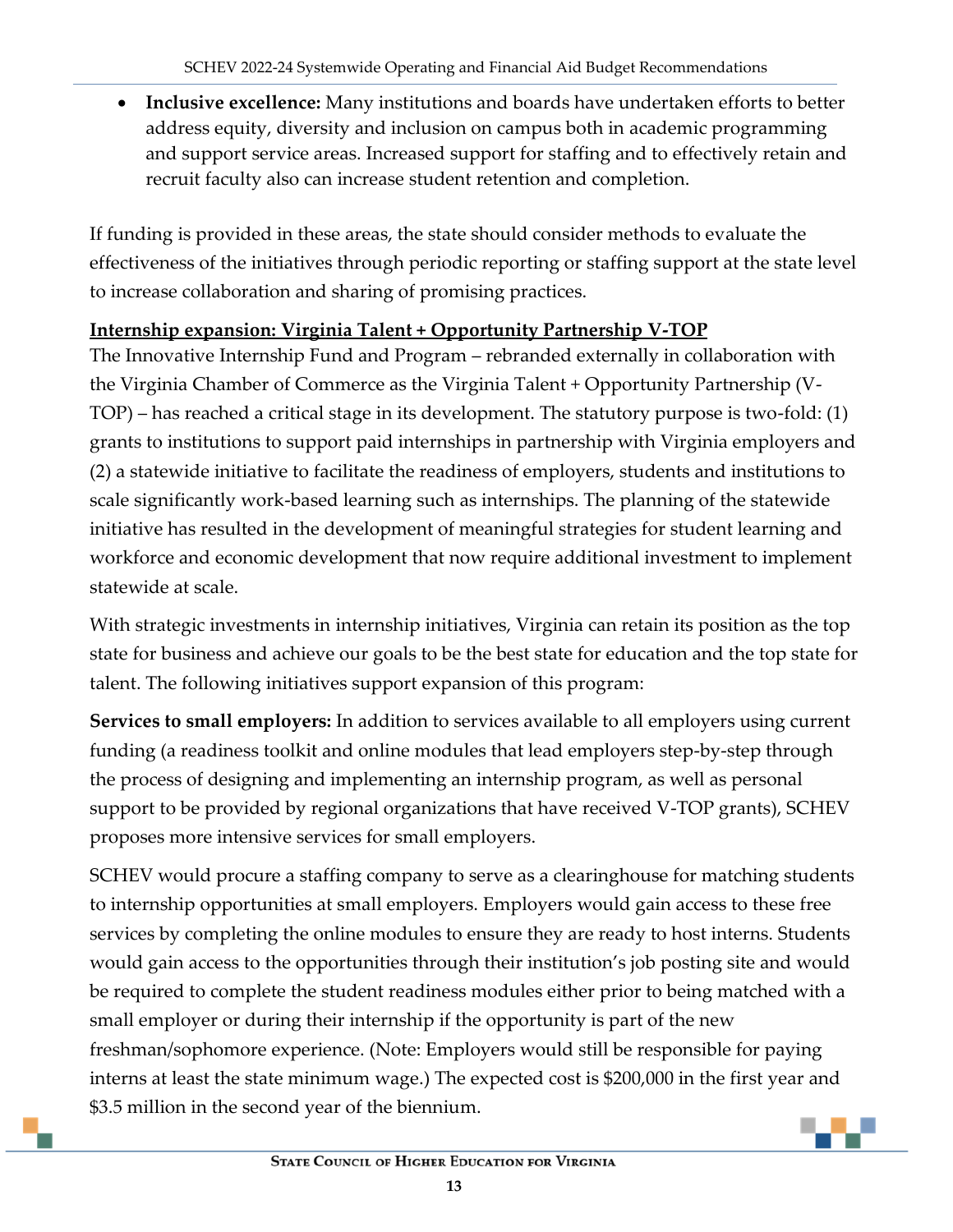**Accelerate and scale the current plan for regional support.** Using only current funding, SCHEV is implementing a four-year plan to roll out and maintain regional support for employers, develop additional readiness modules for students and implement statewide the Career Champions approach, which is an all-of-campus support system for all students as they develop career-ready competencies. Further, SCHEV is operating on an even longer timeline to: (1) scale an alternative readiness curriculum for community college and high school students currently being piloted at two community colleges; (2) develop creative ways to gather data on non-credit experiences (including implementing zero-credit, "transcriptable" experiences at each institution); (3) gather and analyze other baseline data; (4) identify measures of success; and more. The expected costs are \$3.8 million in the first year and \$10.5 million in the second year of the biennium.

**Leverage federal work study.** Clemson University significantly increased the availability of internships for its students by transforming Federal Work-Study (FWS) recently. Clemson's effort garnered national attention, and Virginia institutions, both public and private, subsequently asked SCHEV to form a work group to develop a roadmap through the regulatory and practical issues involved. While such can be accomplished with current funding, institutions will need additional resources to implement the changes.

SCHEV proposes to issue competitive three-year grants for selected institutions to implement the transformation on a pilot basis for a limited number of students. The grants would fund a full-time or part-time person, depending on the number of students who participate in FWS, along with materials and supplies. Institutions would evaluate the success of the program and, if the impact is clear, would then request a direct appropriation from the General Assembly or use institution funds to continue and scale the program to additional students. (Note: The South Carolina legislature appropriates \$1 million per year to Clemson to pay student wages for those students not paid by FWS funds; the institution contributes an additional \$1 million for student wages and covers the staffing costs.) Estimated costs for this initiative are \$1 million (an average of five \$200,000 three-year pilots at five institutions per year) in each fiscal year.

#### **Equity and funding adjustments based on outcomes of cost and funding need study**

During the 2021 session, the General Assembly charged SCHEV to review and update costs and funding needs for higher education and provide recommendations to allocate state resources. This work is currently underway, and the final report is due July 1, 2022.

In many years, institutions request funding to address real or perceived funding disparities. To support the results of this cost review and promote equity and fairness among Virginia's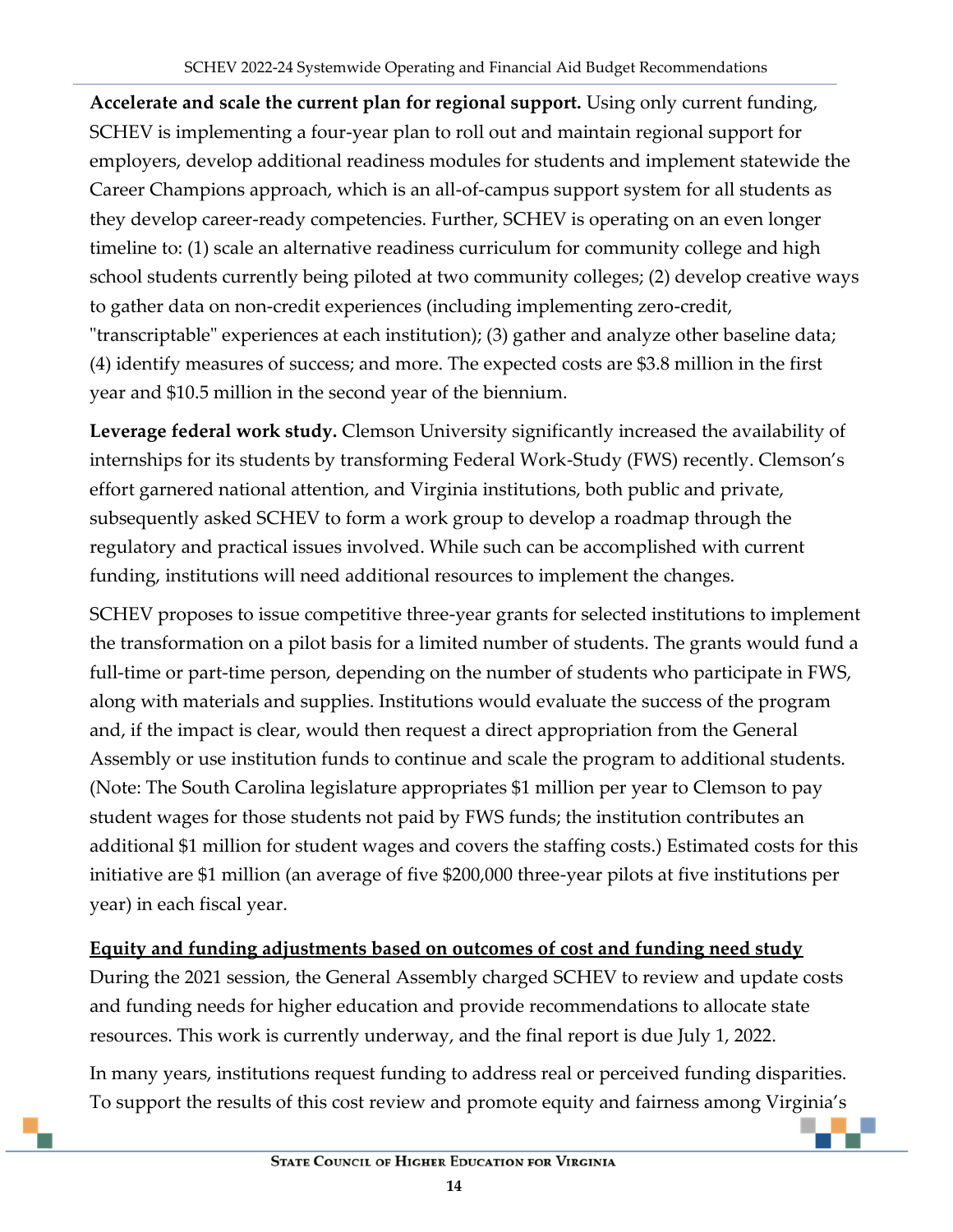public institutions, SCHEV recommends setting aside \$30 million in each year for distribution based on the outcomes of the report. SCHEV also requests budget language to work on implementation of the study in the upcoming biennium and to continue to assess other areas of cost including capital, equipment and maintenance reserve. (See section 4 for more details.)

Institution and other entity-specific: research, innovation, economic development and community outreach

In addition to traditional services provided to students, institutions and other entities provide valuable services in the areas of research and community outreach. SCHEV recommends \$15 million in each year of the biennium to support institution-specific needs. The following is a brief overview of potential initiatives in these areas that the state may wish to prioritize.

- **Research and innovation:** Virginia historically has provided research support to institutions, research facilities and other initiatives across the Commonwealth. Several institutions indicated in their six-year plans an interest to support research that aligns with the needs of the state, including the areas of health and public health, social mobility/equity, information technology and cybersecurity.
- **Community and economic development outreach:** Higher education centers and some institutions provide outreach and support to their surrounding communities through economic development initiatives, museums and cultural centers, pre-K-12 support and equity initiatives that also are funded through the budget process.

**Collaborative initiatives: SCHEV, Virtual Library of Virginia and other system support** 

While Virginia's successful system of higher education operates in a decentralized model, it also benefits from increases in efficiencies and effectiveness when it also supports initiatives that further collaborations across institutions and at the system level. This includes the following initiatives:

**Virtual Library of Virginia ([VIVA](https://vivalib.org/viva/homepage)):** <u>VIVA</u> is a consortium of non-profit academic libraries within the Commonwealth of Virginia. Members include all of the 39 state-assisted colleges and universities (the six doctoral universities, nine four-year institutions, and 24 community and two-year branch colleges), as well as 31 of the independent (private, nonprofit) institutions and the Library of Virginia. VIVA supports resource sharing of Virginia's print and microform collection through shared access to online library resources and educational and training opportunities for member libraries. VIVA also leads initiatives related to the use of open educational resources (OER) to help lower textbook costs for students.

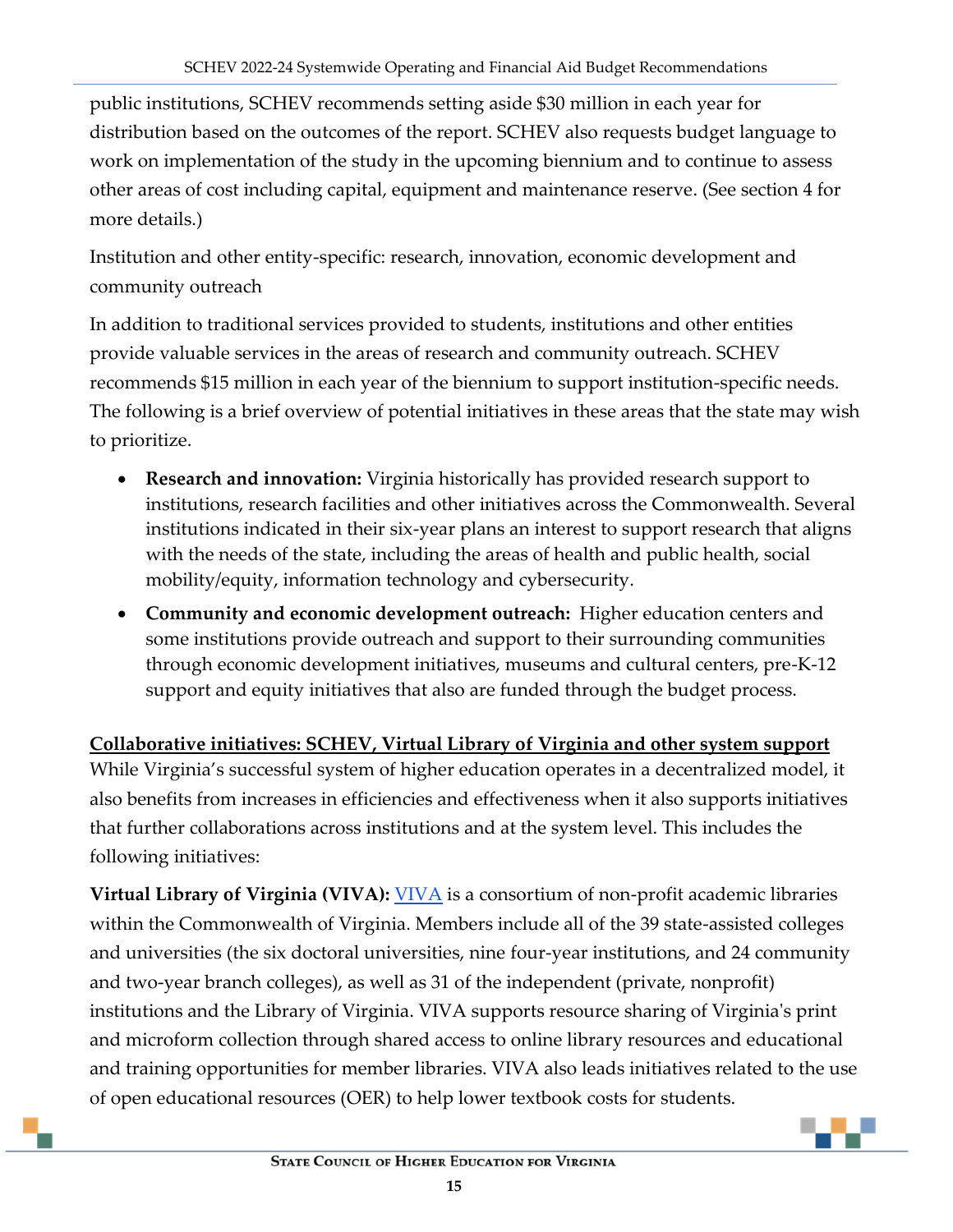Funding is provided annually to support several initiatives through VIVA. The following is a list of priority items for the program:

- **Priority 1:** Sustain current collections, expand equity, diversity and inclusion materials and sustain streaming media collection access (\$1 million in FY 2023 and \$1.3 million in FY 2024)
- Priority 2: Create a publishing infrastructure for open educational resources in Virginia (\$500,000 in each fiscal year)
- **Priority 3:** Open up Virginia faculty research to the world -- greater infrastructure support to institutions (\$400,000 in each fiscal year)

**SCHEV agency operation support and other agency requests:** SCHEV provides ongoing support for a variety of tasks charged by the state. Over the last several years, SCHEV has assumed new responsibilities and assignments, sometimes without adequate resources to keep up with the expectations. Consistent with the goals of *Pathways to Opportunity*, SCHEV staff seeks funding to increase capacity for additional staff in the areas of data security, programming evaluation and diversity, equity and inclusion/human resources. SCHEV requests additional financial support for staffing of the new data system to support the tuition equity and aid implementation and ongoing funding for the cost and funding need study for implementation and other reviews.

Another area of funding relates to improving FAFSA completion and advising. This year, the Governor formed a FAFSA completion workgroup to identify opportunities for Virginia to improve completion rates (currently <u>lower than the national average</u>) for low-income schools. The [report](https://www.education.virginia.gov/media/governorvirginiagov/secretary-of-education/pdf/FAFSA-Completion-Work-Group-Report-Final-and-Roster.pdf) identified several improvements to the system. SCHEV will support the recommendations focused on state coordination and education to students and parents through existing staff and funding, but requests funds to increase college advising services at schools with 50% or more students receiving free or reduced priced lunch. (\$750,000 in the first year and \$1.5 million in the second year to support this effort.)

To better support innovation, equity and student completion, the state could consider grants to support institutions that implement innovations, such as those implemented through the [University Innovation Alliance](https://theuia.org/sites/default/files/2021-06/Innovating-Together_Results-from-the-UIA_3.pdf) or other promising practices aligned with state needs. SCHEV is planning to support grants through the existing Funds for Excellence and Innovation, but requests funding of \$525,000 for each year of the biennium to allow broader implementation.

In addition, SCHEV also plans to work in partnership with state healthcare organizations, including the Virginia Mental Health Access Program, the Virginia Healthcare Foundation

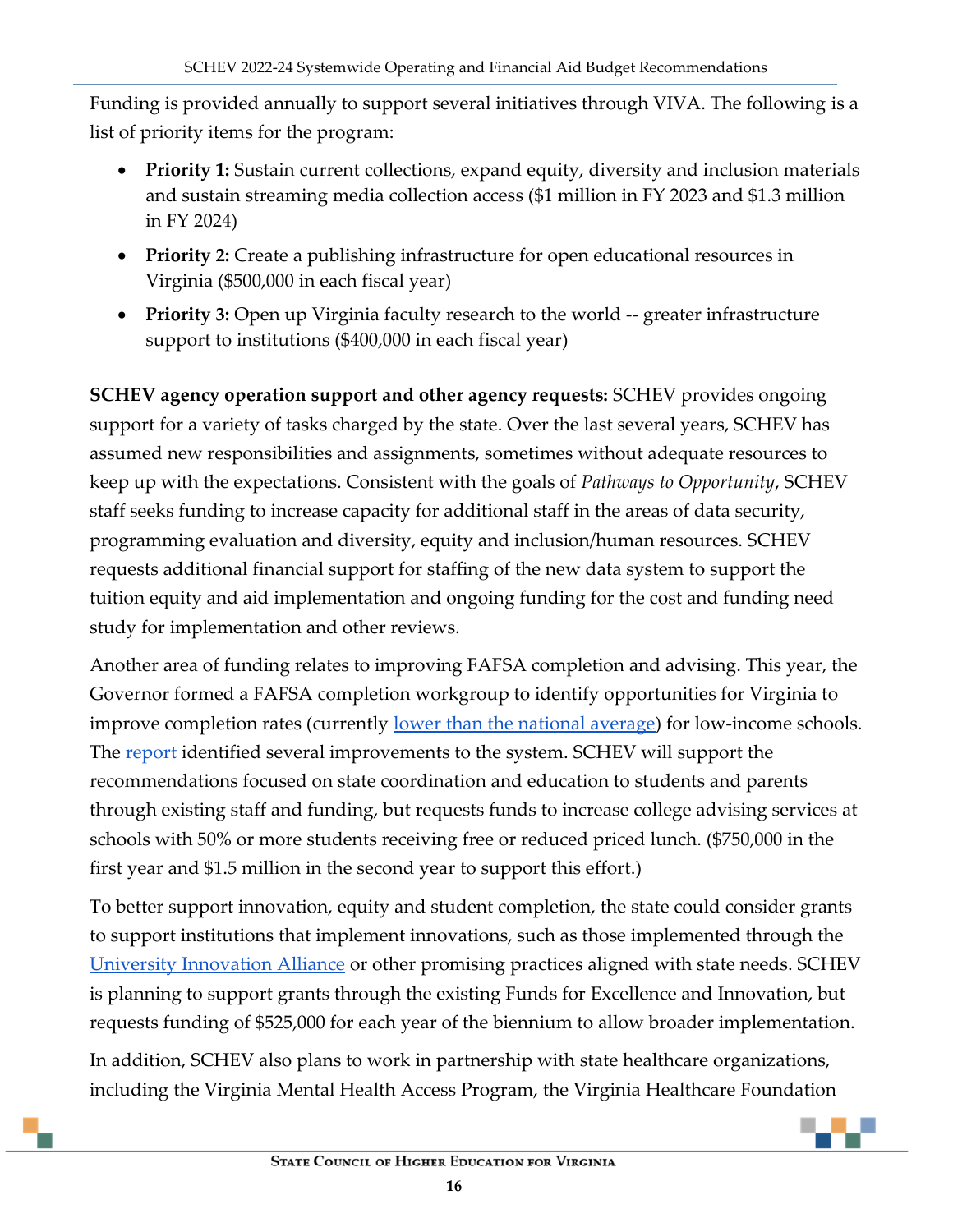and legislative and Governor's staff to help improve mental health services and workforce services by proposing pilot programs on campuses to increase mental services while providing clinical opportunities for individuals seeking licensure, supporting greater education to health centers on campus, and identifying peer-led faculty and student groups to support a mental health culture of awareness.

SCHEV also serves as a pass-through agency for several other aid and institution programs, including the Tuition Assistance Grants (TAG), the Virginia Military Survivors Stipend Program and the Virginia Space Grant Consortium. Funding amounts requested by SCHEV for both operations and pass through funds are included in Appendix D.

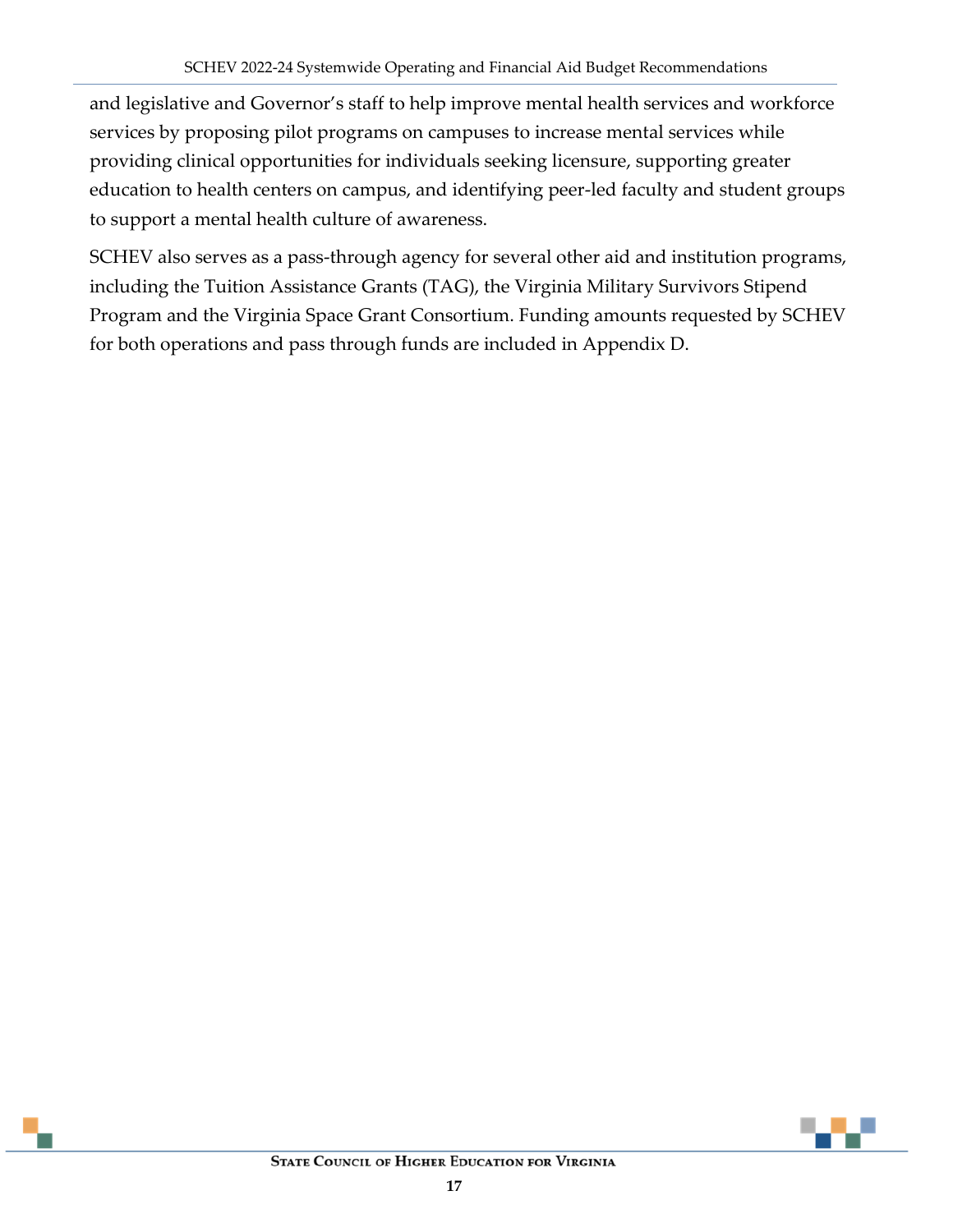## <span id="page-19-0"></span>SECTION 3: FINANCIAL AID

Funding to support operations is one path to maintain affordability as state funding can help offset growth in tuition and fees. Another path to address affordability is through the use of financial aid.

The following information includes funding recommendations to address affordability while also meeting other priorities of the state.

#### **Undergraduate need-based financial aid**

The Commonwealth of Virginia's primary state financial aid program is the Virginia Student Financial Assistance Program. This program provides direct appropriations to public institutions to be used to award both the Virginia Commonwealth Award and the Virginia Guaranteed Assistance Program to Virginia students demonstrating financial need. SCHEV recently reviewed its model for making funding recommendations and in 2019 adopted changes to that model so that state funding is weighted toward institutions whose students have the highest average need. As identified in the [2019 report,](https://schev.edu/docs/default-source/reports-and-studies/2020/financialaidstudy2020final.pdf) average student need varies widely among the institutions.

For the 2022-24 biennium, SCHEV recommends that the Commonwealth reduce unmet need – as determined by the funding model – with particular attention on those institutions with the highest levels of unmet need. Additional funds would enable institutions to mitigate increasing costs, stabilize or reduce unmet need, minimize the need for borrowing, support increased enrollment among low-income students and increase completion rates.

A reduction in need could reduce average debt and improve graduation rates. For perspective, a \$2,000 decrease in unmet need correlates to approximately a three-percentage point increase in graduation rates. The graduation rate for the institutions with the highest levels of need are below the system average.

An increase of \$20 million in the first year and \$130 million in the second year could increase the average awards and potentially reduce the average unmet need across the system by an average of over \$950 per student in the second year. In addition, the six four-year institutions demonstrating the highest levels of need could be reduced by between \$1,500 and \$2,000 per student in the second year if tuition and fees do not increase. Institution amounts are included in Appendix E.

#### **Virginia Military Survivors and Dependent Education Program (VMSDEP)**

The VMSDEP provides assistance to Virginia's veterans who have made significant personal sacrifices, including loss of life, liberty (prisoner of war or missing in action) or "limb" (90%

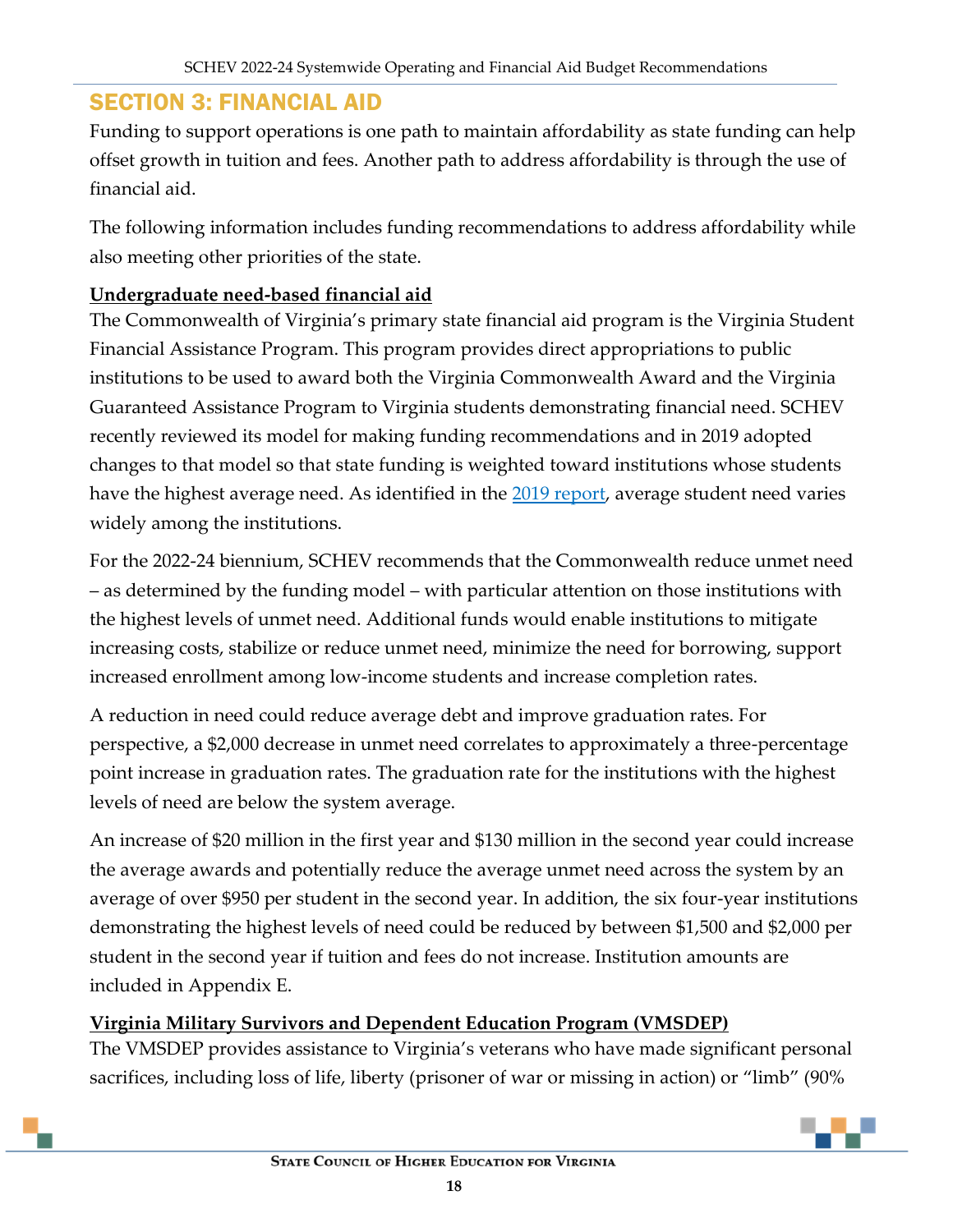or more disabled as a result of service) by waiving tuition and required fees and providing a stipend to their dependents. Usage of the program is difficult to forecast as it is subject to sudden increases and decreases. Currently there is no reliable early projection indicator as the pool of eligible students is not tied to high school completion rates or other standard projection measures.

The Department of Veterans Services (DVS) reported in August 2021 that the number of program applications are at historic levels and new applications continue to be submitted. These numbers indicate participation in FY 2022 is well ahead of previous years with a possible 50% increase following 13% increases in two of the past three years. The increases are reportedly due to enhanced marketing and advising of families by other state and federal offices providing services to veterans and their families, increased assistance in completing the VMSDEP applications, and increased efficiency in obtaining federal records to verify eligibility. A 50% increase in participation would result in 2,400 stipend recipients for FY 2022. At this level, the maximum award is projected to be reduced from \$1,900 to \$1,200 for FY 2022.

According to projections provided by DVS, the participation rate will continue to rise into the next biennium requiring an additional \$5.4 million and \$6.5 million for FY 2023 and FY 2024 respectively (to return to current maximum award of \$1,900). Staff recommends funding the \$5.4 million in the first year and then level funding for the second year while the program continues to be monitored and projections are refined as updated data are available. In addition, for the upcoming biennium, SCHEV will seek flexibility in the use of financial aid funds to avoid reductions in aid to this program if enrollments increase beyond the current funding level.

#### **Graduate Education (Virginia Graduate Commonwealth Award)**

While most of the attention on affordability is focused on undergraduate enrollments, graduate programs are also critical to the economic health of the Commonwealth. This program is designed to better position the institutions in attracting the best and most diverse students for their graduate programs. (The institution can decide whether to award based on need or merit criteria.)

Funding for graduate aid has not increased since FY 2018, when the General Assembly increased the appropriation by \$1.3 million, to \$23.3 million. In spring 2020, the General Assembly approved an additional \$1 million and \$1.5 million in FY 2021 and FY 2022 respectively for seven institutions offering research programs; however, these new funds were unallotted at the beginning of the pandemic.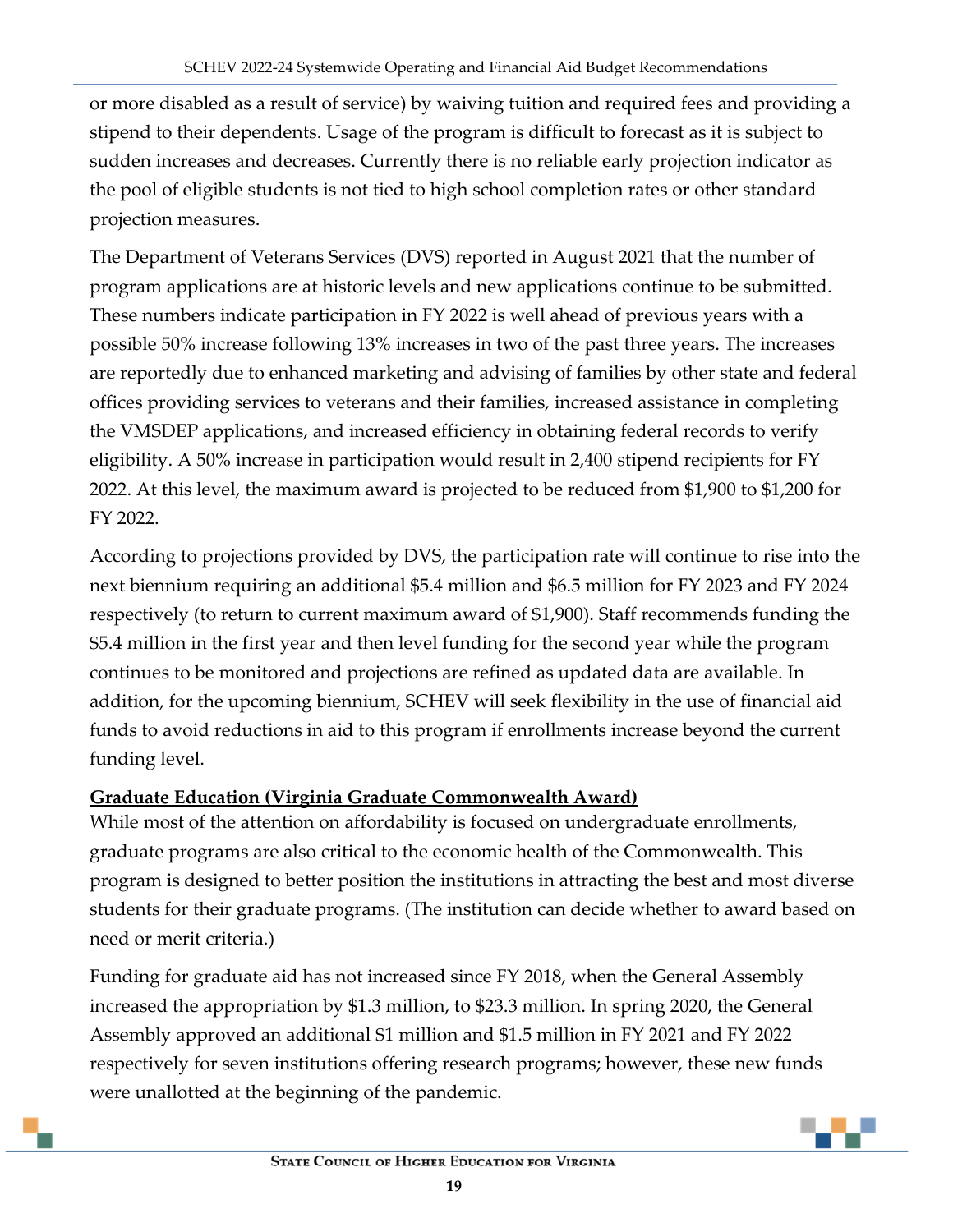Graduate financial assistance is often associated with economic development. With increasing competition from other states to attract top graduate students, the Commonwealth of Virginia should increase its investment in this program especially for research institutions and high-demand programs. SCHEV recommends an additional \$4 million and \$6 million for FY 2023 and FY 2024, respectively. This request includes the restoration of the unallotted funds from the 2020 General Assembly.

#### **Other equity and affordability initiatives**

Increasing the number of graduates in high-demand fields and growing diversity in the workforce is an important component to helping individuals prosper and employers improve innovation. The state currently supports several aid initiatives in this area, such as:

- **New Economy Workforce Credential Grant program.** This program provides noncredit training to individuals at only ⅓ of the cost of the program in high-demand fields. Due to the pandemic, the program currently maintains a surplus, but demand may grow in the coming year.
- **Get Skilled, Get a Job, Get Ahead (G3) program at community colleges.** This newly formed program offers free tuition to low-income students enrolled in certain highdemand programs. Currently enrollments are within the current allocation, but funding may be needed in the second year as awareness grows.
- **Virginia College Affordability Network at VSU and NSU:** This newly formed program also provides funding for tuition and fees for recent high school students living within a 25-mile radius of the campus. These institutions identified a large interest and expected enrollment in these programs which may grow in the coming years.
- **SREB doctoral scholars program.** This program supports equity by providing funding for underrepresented students in doctoral studies programs. It is a cooperative program with the Southern Regional Education Board (SREB). Current state allocations of \$25,000 per student ensures that these students have their tuition and fees covered, provides a modest living stipend and covers professional development and mentoring opportunities. Since 1993, Virginia has funded 185 scholars, 98% of whom are minority students. To increase program participation to 15 students annually would require an additional \$205,000 for each year of the biennium.

#### **Virginia Tuition Assistance Grant Program (TAG)**

TAG provides an opportunity for students to consider enrollment in one of Virginia's private, non-profit colleges and universities. While not a need-based program, approximately 80% of recipients are low- and middle-income students. Over the last biennium, the

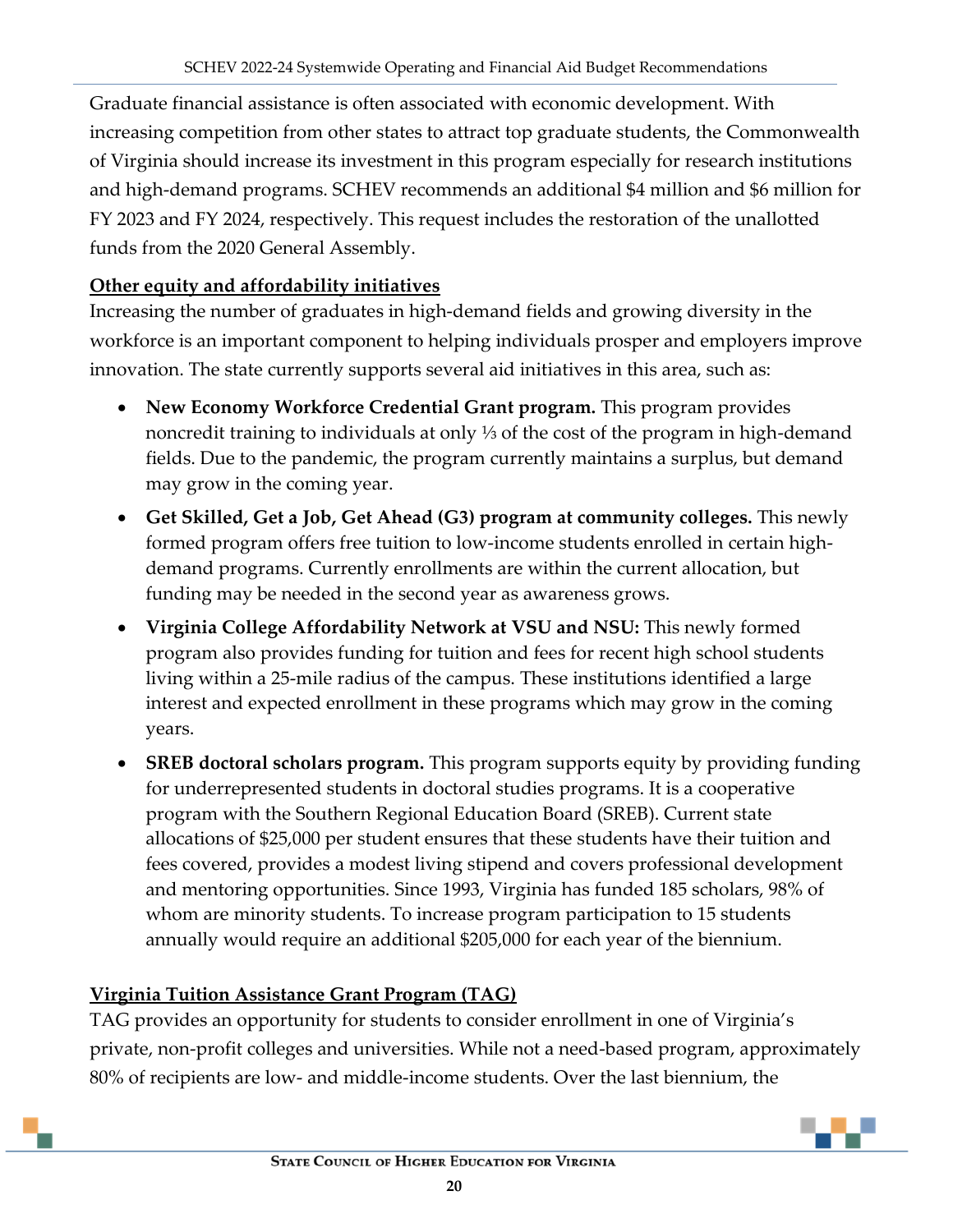Governor and the General Assembly have increased the maximum undergraduate award from \$3,400 to \$4,000.

Beginning in FY 2021, the availability of TAG was to be phased-out for students enrolled in an online degree program. This policy decision was reversed in 2021 with the restoration of TAG for these students, though at a lower rate. During the pandemic year of FY 2021, TAG usage declined even further suggesting the possibility of a bounce-back year in FY 2022. These factors have made the short-term projection of TAG usage more uncertain than in prior years.

With the restoration of TAG to online students, the number of TAG recipients is expected to increase for FY 2022 and then level off for the FY 2022-24 biennium. Holding TAG for online students at \$2,000 and increasing TAG for residential students to \$4,250 and \$4,600 over the biennium will require an additional \$1.3 million and \$7.64 million for FY 2023 and FY 2024, respectively. This includes an equivalent increase for graduate students.

#### **Tuition equity and aid provision**

In 2020, the General Assembly created a new path to obtaining in-state tuition for those whose legal status does not permit the establishment of domicile. Instead of undergoing a domicile review, students may now be considered for in-state tuition by meeting certain high school and state tax filing requirements. In 2021, the benefits available to qualifying students was extended to include state financial assistance beginning in FY 2023.

SCHEV is reviewing the expected number of eligible students at both public and participating private, non-profit colleges and universities. Funding for state financial assistance programs will need to be increased in order to accommodate these additional students; otherwise program awards will need to be reduced.

For public institutions, to accommodate an additional 2,000 students eligible for the Virginia Student Financial Assistance Program will require an additional \$8 million and \$8.8 million for FY 2023 and FY 2024, respectively.

For private, non-profit institutions, to accommodate an annual increase of an additional 100 students eligible for the Virginia Tuition Assistance Grant program will require an additional \$400,000 and \$800,000 for FY 2023 and FY 2024, respectively.

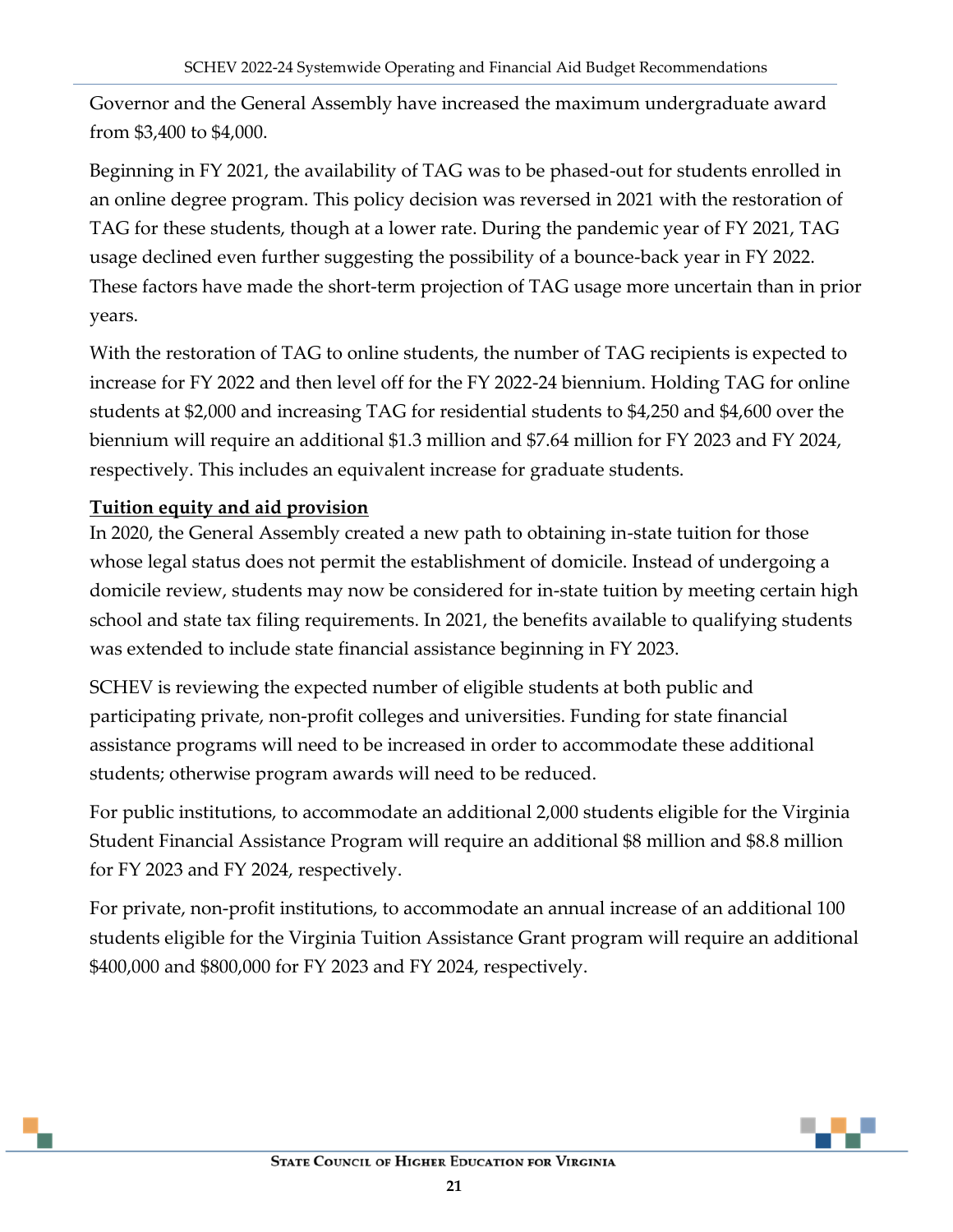# <span id="page-23-0"></span>SECTION 4: BUDGET LANGUAGE REQUESTS AND OTHER POLICY CONSIDERATIONS

In addition to budget recommendations, each year, SCHEV staff identify budget language and additional areas for policy consideration to address specific needs. The following is a list of language requests and considerations for the upcoming biennium.

#### Budget language requests

The two language requests relate to strategies and priority initiatives of the *Pathways to Opportunity* plan focus on a review of student support services and further alignment of state funding to higher education through implementation of the cost and funding need study and a review of other cost areas.

SCHEV staff plans to pursue this work regardless of whether the language is included in the budget; however, inclusion in the budget helps ensure that these priorities align with expectations of the Governor and General Assembly.

**Review of student support services.** This is a priority area identified by Council. If Virginia is to close its equity gaps in college-student participation, persistence and completion, then the state must strengthen the support services that its institutions provide to students. The first step toward such strengthening is the identification of critical issues in such services. A review of services coupled with analysis of best practices nationally, can inform recommendations for state and institutional action. SCHEV proposes the following language to support this work:

*The State Council of Higher Education for Virginia shall conduct a review of the critical issues in student-support services facing higher education in the Commonwealth and shall report its findings and recommendations for positively affecting the impacts of support services on student well-being, persistence and completion to the Governor and the General Assembly by November 1, 2022.*

#### **Cost study implementation and review of equipment, capital and other program areas.**

Work related to the Council strategy of alignment of funding resources is underway through the existing cost and funding need study approved during the 2021 General Assembly session. A final report is due on July 1, 2022. In order to maintain momentum of the study for the upcoming biennium and continue to review other costs areas, SCHEV requests the following budget language:

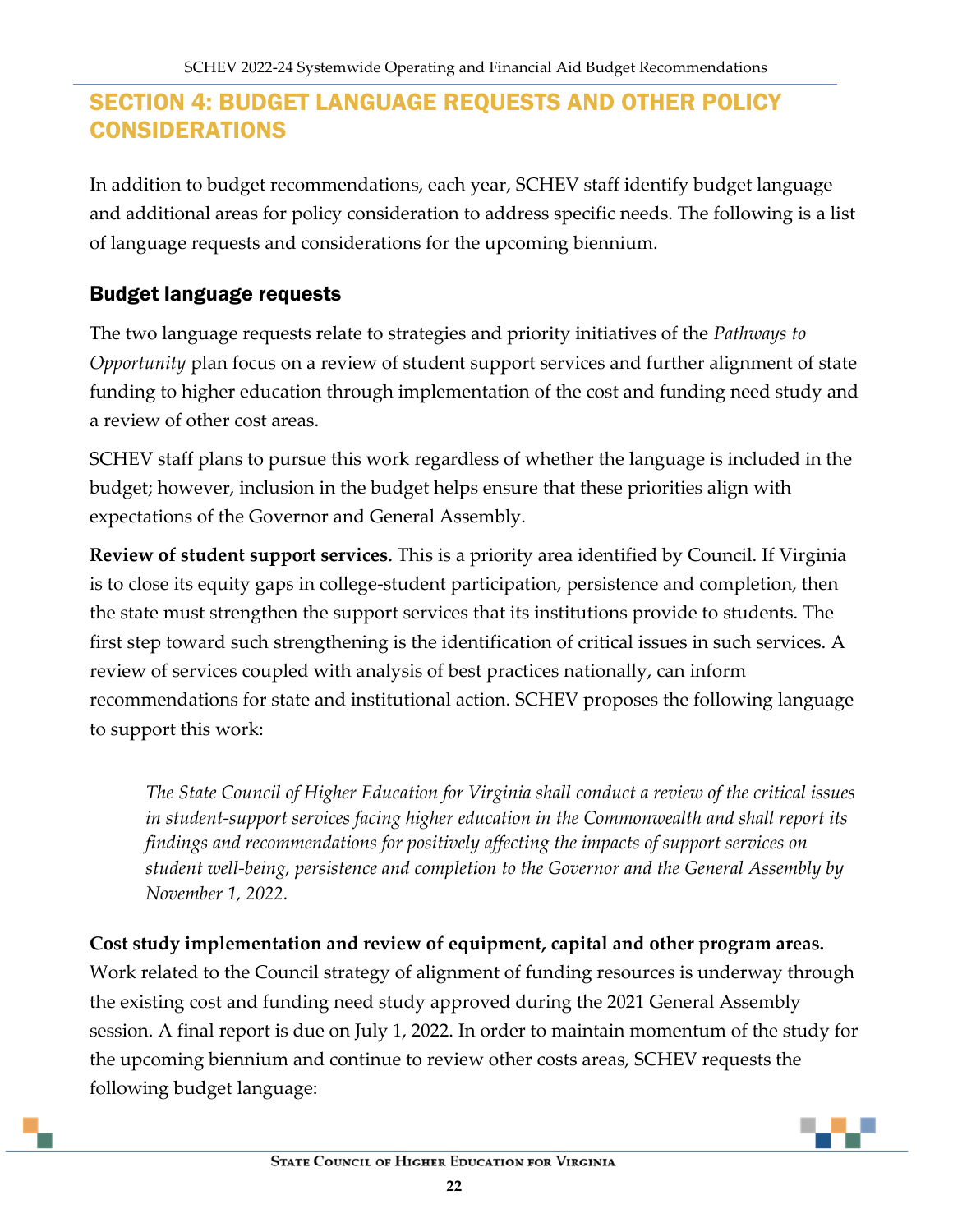*The State Council of Higher Education for Virginia Finance and Appropriations Committee, Department of Planning and Budget, Secretary of Finance, and Secretary of Education, as well as representatives from public higher education institutions, shall: (1) develop an implementation plan, including any proposed legislation based on the recommendations developed as part of the Cost and Funding Need Review authorized in Chapter 552 of the Acts of the General Assembly and (2) complete a review of additional program areas that SCHEV is responsible for providing budget recommendations, including the Higher Education Equipment Trust Fund, operation and maintenance of new facilities, maintenance reserve and capital.* 

*The Council shall submit to the Governor and Chairs of Senate Finance and House Appropriations Committees the implementation plan by November 1, 2022 and the report on the review of additional programs areas by July 1, 2023.*

#### Other areas for consideration

During the development of the 2022-24 budget and policy recommendations, SCHEV staff explored other innovations that are not included in the recommendations. Yet they bear some consideration and might become part of a detailed proposal at a later date. The three below relate directly to the principles of student access and success and closing attainment gaps. SCHEV staff will continue to seek input on these ideas to assess whether the Council would be interested in pursuing them further.

**Need-based aid for private colleges.** In its revisions to the state undergraduate need-based financial aid programs, SCHEV has made an effort to allocate more financial aid to those institutions that have students with the greatest financial need. It is a concept that is fundamental to the 2022-24 recommendation to add \$150 million over the biennium, with the institutions with the greatest financial need receiving the largest increases. The Commonwealth might want to explore the possibility of establishing a program for students attending private nonprofit institutions. In 2019-20, more than 40% of in-state fall undergraduate students attending private nonprofit institutions received a Pell grant. One option would be to provide a state grant to all Virginia students who meet certain financial criteria to receive a fixed amount to offset the cost of education.

**Endowment fund for financial aid.** Institutions rely heavily on private giving to meet institutional and student financial needs. The state could create an incentive program so that individuals, businesses and nonprofit organizations would be willing to give money to institutional endowments, provided the money be used specifically to lower the cost of attendance for students with the greatest financial need. The amount of the match could vary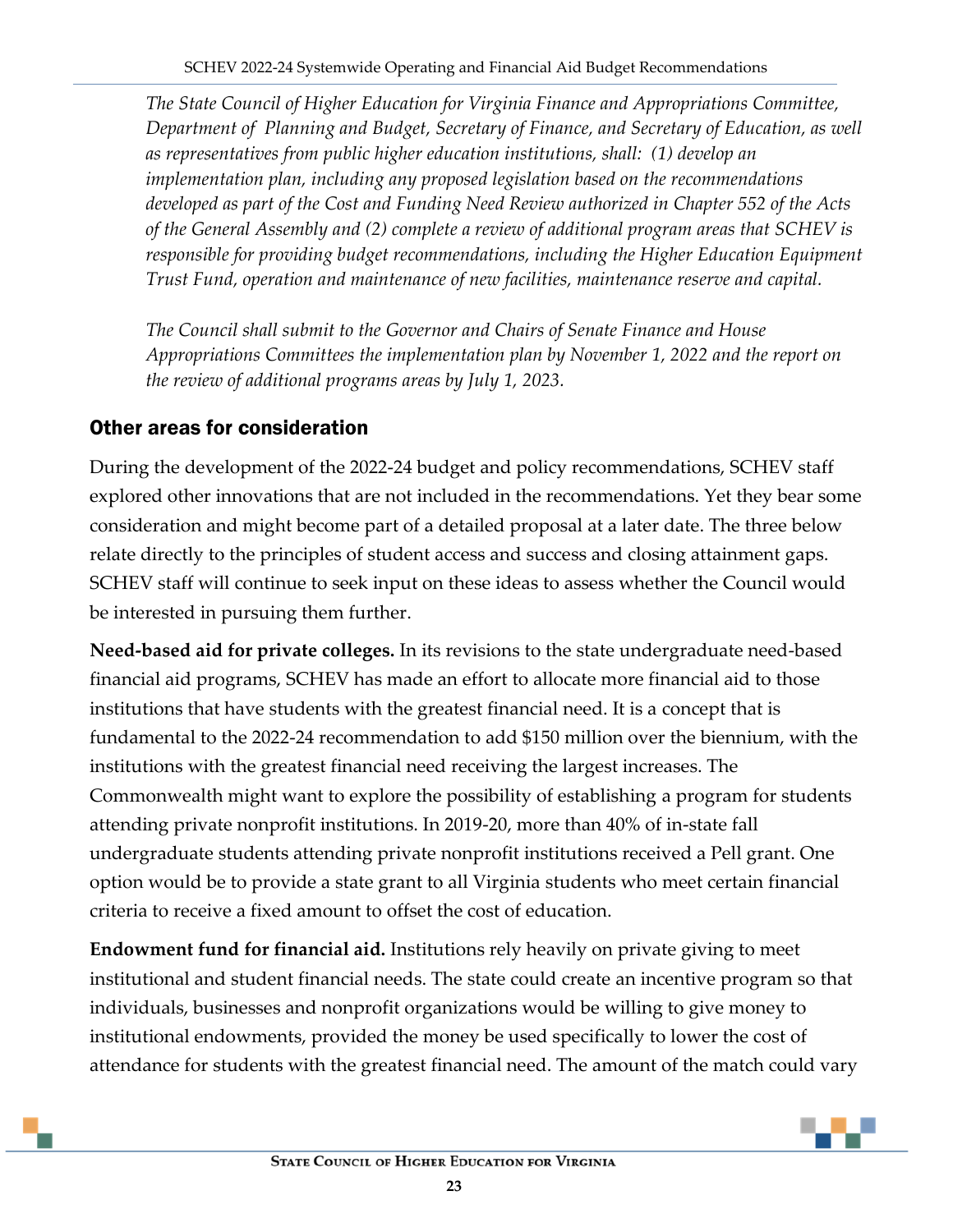depending on the type of institution, the number of low-income the institution serves or other factors. The incentive could be in the form of a matching fund for eligible contributions.

Financial aid for more Pell students. A recent [report](https://edreformnow.org/blog/de-facto-segregation-in-virginias-higher-ed-system/) from Education Reform Now highlighted the fact that five Virginia public institutions rank in the bottom 15 of institutions nationwide in the number of Pell-grant-eligible students they enroll. While Virginia has made some progress, Virginia's public institutions still enroll below the national averages. While Pell-grant status is not the only measure of income, it is nationally accepted as a benchmark for enrollment of low-income students. Some of the institutions on the list say that they do not have sufficient resources to recruit more Pell-eligible students. The challenge is complicated by the fact that the financial aid calculations (described above) are based on meeting the financial needs of currently enrolled students. The state might consider a performance-based program that would provide financial aid to institutions that meet certain criteria to increase the number of students that might not otherwise enroll due to financial constraints.

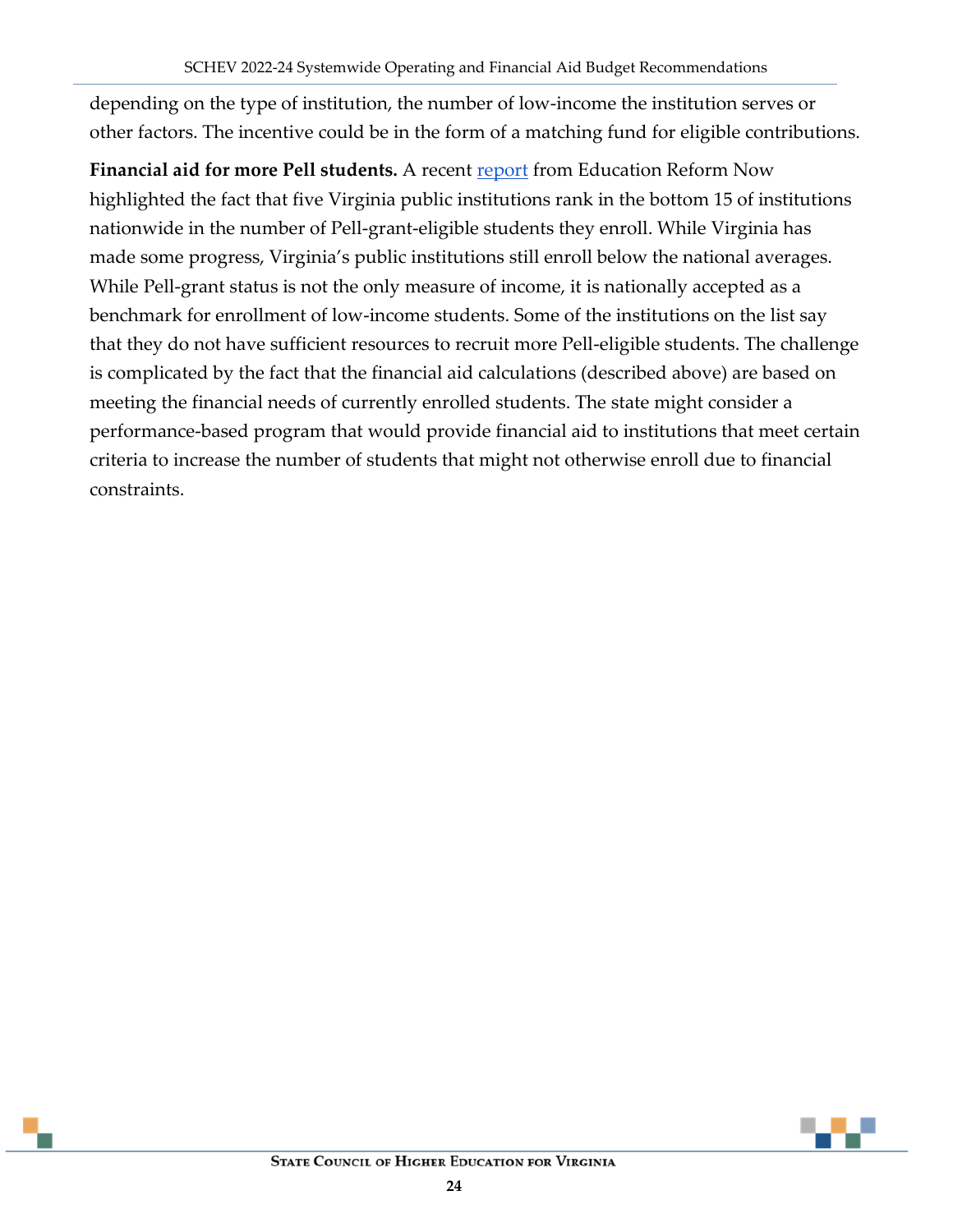# APPENDIX A: COSTS OF NONPERSONAL SERVICES (NPS) BY INSTITUTION

<span id="page-26-0"></span>

|              | <b>Nonpersonal</b><br><b>Expenditures</b> | <b>Adjust NPS FY</b><br>2022 | <b>FY 2023 Total</b><br><b>NPS</b> | FY 2024 Total<br><b>NPS</b> | <b>GF</b><br>share | FY 2023 GF<br><b>Share</b> | <b>FY 2023 NGF</b><br><b>Share</b> | FY 2024 GF<br><b>Share</b> | <b>FY 2024 NGF</b><br><b>Share</b> |
|--------------|-------------------------------------------|------------------------------|------------------------------------|-----------------------------|--------------------|----------------------------|------------------------------------|----------------------------|------------------------------------|
| CNU          | \$17,195,532                              | \$17,539,443                 | \$350,789                          | \$708,593                   | 59.8%              | \$210,000                  | \$141,000                          | \$424,000                  | \$285,000                          |
| GMU          | \$140,239,408                             | \$143,044,196                | \$2,860,884                        | \$5,778,986                 | 49.9%              | \$1,428,000                | \$1,433,000                        | \$2,884,000                | \$2,895,000                        |
| <b>JMU</b>   | \$73,923,211                              | \$75,401,676                 | \$1,508,034                        | \$3,046,228                 | 49.6%              | \$748,000                  | \$760,000                          | \$1,511,000                | \$1,535,000                        |
| LU           | \$13,584,552                              | \$13,856,243                 | \$277,125                          | \$559,792                   | 61.8%              | \$171,000                  | \$106,000                          | \$346,000                  | \$214,000                          |
| <b>NSU</b>   | \$18,930,301                              | \$19,308,907                 | \$386,178                          | \$780,080                   | 50.3%              | \$194,000                  | \$192,000                          | \$392,000                  | \$388,000                          |
| <b>ODU</b>   | \$80,660,995                              | \$82,274,215                 | \$1,645,484                        | \$3,323,878                 | 55.8%              | \$918,000                  | \$727,000                          | \$1,855,000                | \$1,469,000                        |
| <b>RU</b>    | \$26,610,576                              | \$27,142,787                 | \$542,856                          | \$1,096,569                 | 61.0%              | \$331,000                  | \$212,000                          | \$669,000                  | \$428,000                          |
| <b>UMW</b>   | \$13,628,154                              | \$13,900,717                 | \$278,014                          | \$561,589                   | 60.1%              | \$167,000                  | \$111,000                          | \$338,000                  | \$224,000                          |
| <b>UVA</b>   | \$206,542,313                             | \$210,673,159                | \$4,213,463                        | \$8,511,196                 | 32.2%              | \$1,357,000                | \$2,856,000                        | \$2,741,000                | \$5,770,000                        |
| <b>UVAW</b>  | \$8,981,636                               | \$9,161,268                  | \$183,225                          | \$370,115                   | 59.8%              | \$110,000                  | \$73,000                           | \$221,000                  | \$149,000                          |
| VCU          | \$151,695,193                             | \$154,729,097                | \$3,094,582                        | \$6,251,056                 | 49.8%              | \$1,541,000                | \$1,554,000                        | \$3,113,000                | \$3,138,000                        |
| VMI          | \$8,800,386                               | \$8,976,394                  | \$179,528                          | \$362,646                   | 40.8%              | \$73,000                   | \$107,000                          | \$148,000                  | \$215,000                          |
| VSU          | \$24,893,023                              | \$25,390,884                 | \$507,818                          | \$1,025,792                 | 47.0%              | \$239,000                  | \$269,000                          | \$482,000                  | \$544,000                          |
| VT           | \$206,737,934                             | \$210,872,692                | \$4,217,454                        | \$8,519,257                 | 38.1%              | \$1,607,000                | \$2,610,000                        | \$3,246,000                | \$5,273,000                        |
| W&M          | \$60,079,109                              | \$61,280,691                 | \$1,225,614                        | \$2,475,740                 | 38.6%              | \$473,000                  | \$753,000                          | \$956,000                  | \$1,520,000                        |
| <b>RBC</b>   | \$4,512,766                               | \$4,603,021                  | \$92,060                           | \$185,962                   | 63.6%              | \$59,000                   | \$33,000                           | \$118,000                  | \$68,000                           |
| <b>VCCS</b>  | \$197,569,953                             | \$201,521,352                | \$4,030,427                        | \$8,141,463                 | 62.7%              | \$2,527,000                | \$1,503,000                        | \$5,105,000                | \$3,036,000                        |
| <b>Total</b> | \$1,254,585,041                           | \$1,279,676,742              | \$25,593,535                       | \$51,698,940                | 48.7%              | \$12,153,000               | \$13,440,000                       | \$24,549,000               | \$27,151,000                       |

Notes: Expenditures are from Cardinal submissions. GF share is 2019 data. 2021 GF share calculations will be updated prior to submission.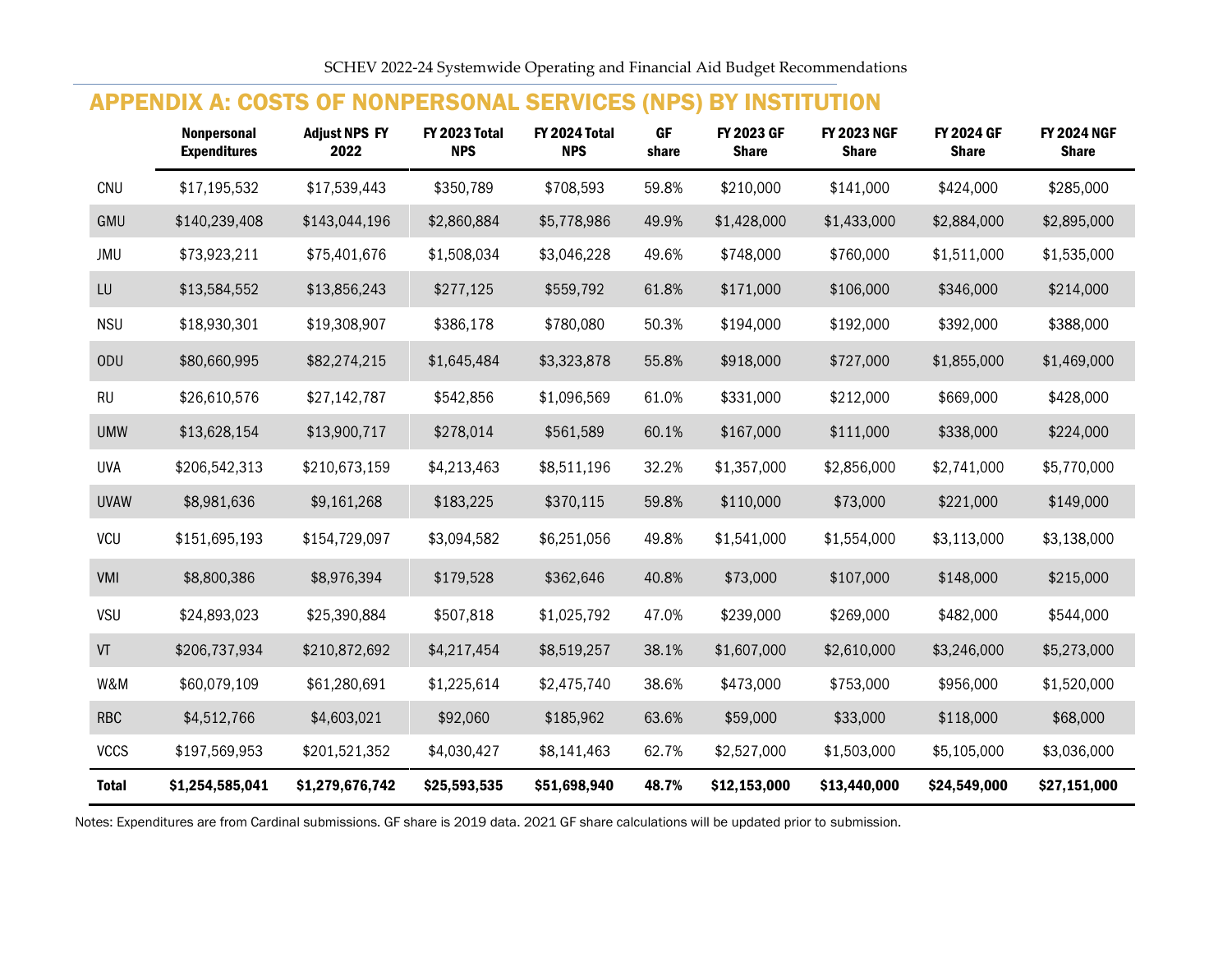# APPENDIX B: OPERATIONS AND MAINTENANCE OF NEW FACILITIES OPENING IN 2022-24

<span id="page-27-0"></span>

|              |             | FY 2023     |              |             | FY 2024     |              |             | 2022-24     |              |
|--------------|-------------|-------------|--------------|-------------|-------------|--------------|-------------|-------------|--------------|
|              | <b>GF</b>   | <b>NGF</b>  | <b>Total</b> | <b>GF</b>   | <b>NGF</b>  | <b>Total</b> | <b>GF</b>   | <b>NGF</b>  | <b>Total</b> |
| <b>CNU</b>   | \$182,000   | \$122,000   | \$304,000    | \$187,000   | \$126,000   | \$313,000    | \$369,000   | \$248,000   | \$617,000    |
| GMU          | \$6,000     | \$8,000     | \$14,000     | \$11,000    | \$15,000    | \$26,000     | \$17,000    | \$23,000    | \$40,000     |
| <b>ODU</b>   | \$182,000   | \$144,000   | \$326,000    | \$726,000   | \$575,000   | \$1,302,000  | \$908,000   | \$719,000   | \$1,627,000  |
| <b>UVA</b>   | \$173,000   | \$707,000   | \$880,000    | \$173,000   | \$710,000   | \$880,000    | \$346,000   | \$1,417,000 | \$1,760,000  |
| <b>VCU</b>   | \$208,000   | \$210,000   | \$418,000    | \$417,000   | \$420,000   | \$837,000    | \$625,000   | \$630,000   | \$1,255,000  |
| VMI          | \$217,000   | \$315,000   | \$532,000    | \$286,000   | \$415,000   | \$701,000    | \$503,000   | \$730,000   | \$1,233,000  |
| W&M          | \$157,000   | \$250,000   | \$407,000    | \$314,000   | \$499,000   | \$814,000    | \$471,000   | \$750,000   | \$1,220,000  |
| <b>RBC</b>   | \$55,000    | \$32,000    | \$87,000     | \$222,000   | \$123,000   | \$345,000    | \$277,000   | \$155,000   | \$432,000    |
| <b>VCCS</b>  | \$428,000   | \$255,000   | \$683,000    | \$428,000   | \$255,000   | \$683,000    | \$856,000   | \$510,000   | \$1,366,000  |
| VT           | \$757,000   | \$1,390,000 | \$2,147,000  | \$1,206,000 | \$2,124,000 | \$3,330,000  | \$1,963,000 | \$3,514,000 | \$5,477,000  |
| VT-ext       | \$666,000   | \$35,000    | \$701,000    | \$759,000   | \$40,000    | \$799,000    | \$1,425,000 | \$75,000    | \$1,500,000  |
| <b>Total</b> | \$3,031,000 | \$3,468,000 | \$6,499,000  | \$4,729,000 | \$5,303,000 | \$10,032,000 | \$7,760,000 | \$8,771,000 | \$16,531,000 |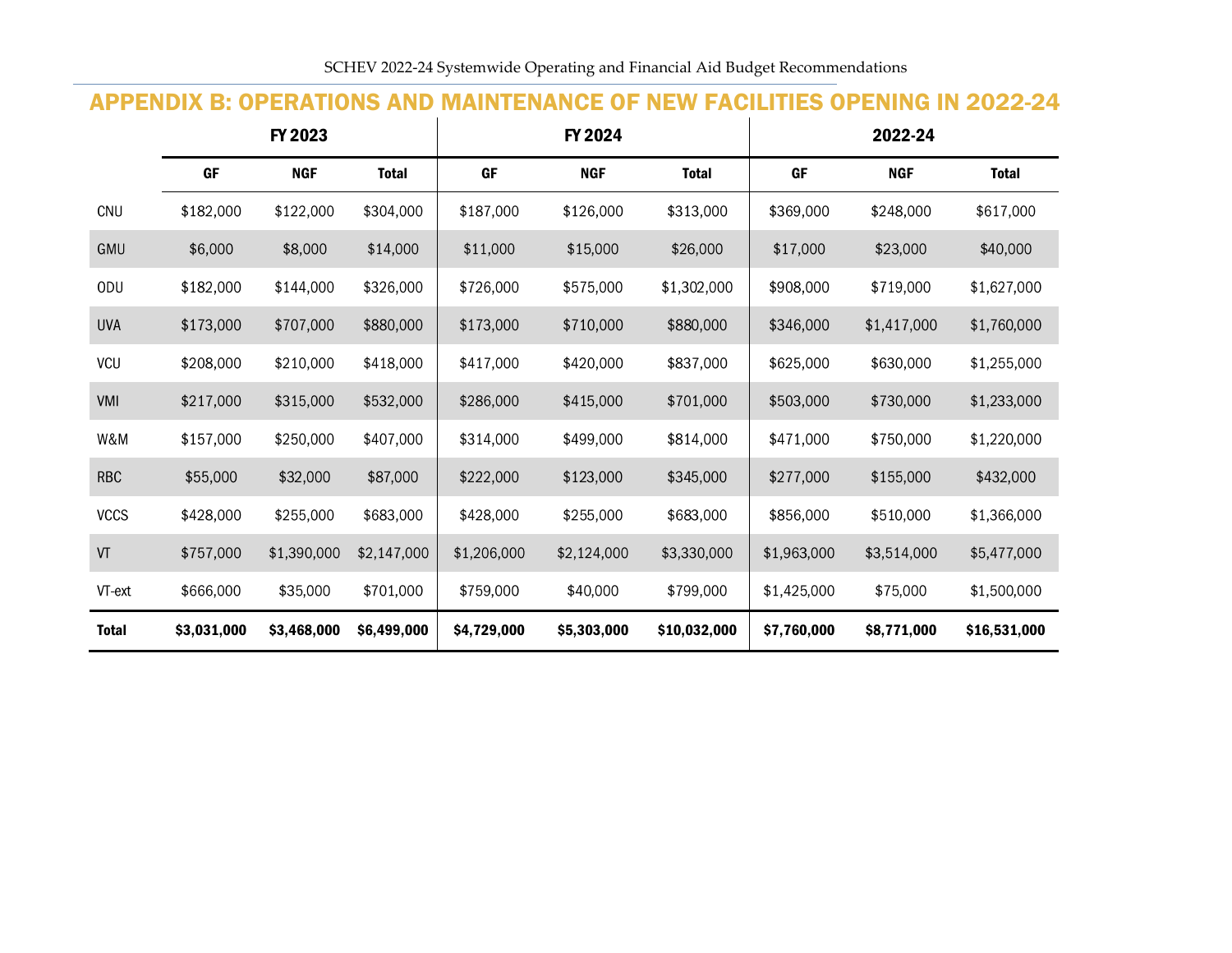# APPENDIX C: TALENT, RECRUITMENT AND RETENTION

<span id="page-28-0"></span>

|              | FY 2023      | FY 2024       |
|--------------|--------------|---------------|
| CNU          | \$1,696,000  | \$3,205,000   |
| GMU          | \$9,744,000  | \$19,600,000  |
| <b>JMU</b>   | \$4,998,000  | \$10,231,000  |
| LU           | \$1,277,000  | \$2,424,000   |
| NSU          | \$1,519,000  | \$2,800,000   |
| ODU          | \$5,149,000  | \$9,923,000   |
| RU           | \$2,321,000  | \$4,469,000   |
| <b>UMW</b>   | \$1,182,000  | \$2,256,000   |
| <b>UVA</b>   | \$7,079,000  | \$16,459,000  |
| <b>UVAW</b>  | \$458,000    | \$878,000     |
| <b>VCU</b>   | \$8,086,000  | \$15,815,000  |
| <b>VMI</b>   | \$553,000    | \$1,229,000   |
| <b>VSU</b>   | \$1,206,000  | \$2,225,000   |
| VT           | \$11,793,000 | \$26,041,000  |
| W&M          | \$3,179,000  | \$7,276,000   |
| <b>RBC</b>   | \$195,000    | \$360,000     |
| <b>VCCS</b>  | \$13,483,000 | \$24,835,000  |
| <b>Total</b> | \$73,918,000 | \$150,026,000 |

Note: Estimates based on FY 2021 expenditures of admin, teaching and research, graduate teaching assistants, and adjunct and a percentage of fringe. Increases use a FY 2022 5% adjustment and 3% in FY 2023 and FY 2024. Adjustments made based on the percentage of in-state students and institutions operating at or near base adequacy costs.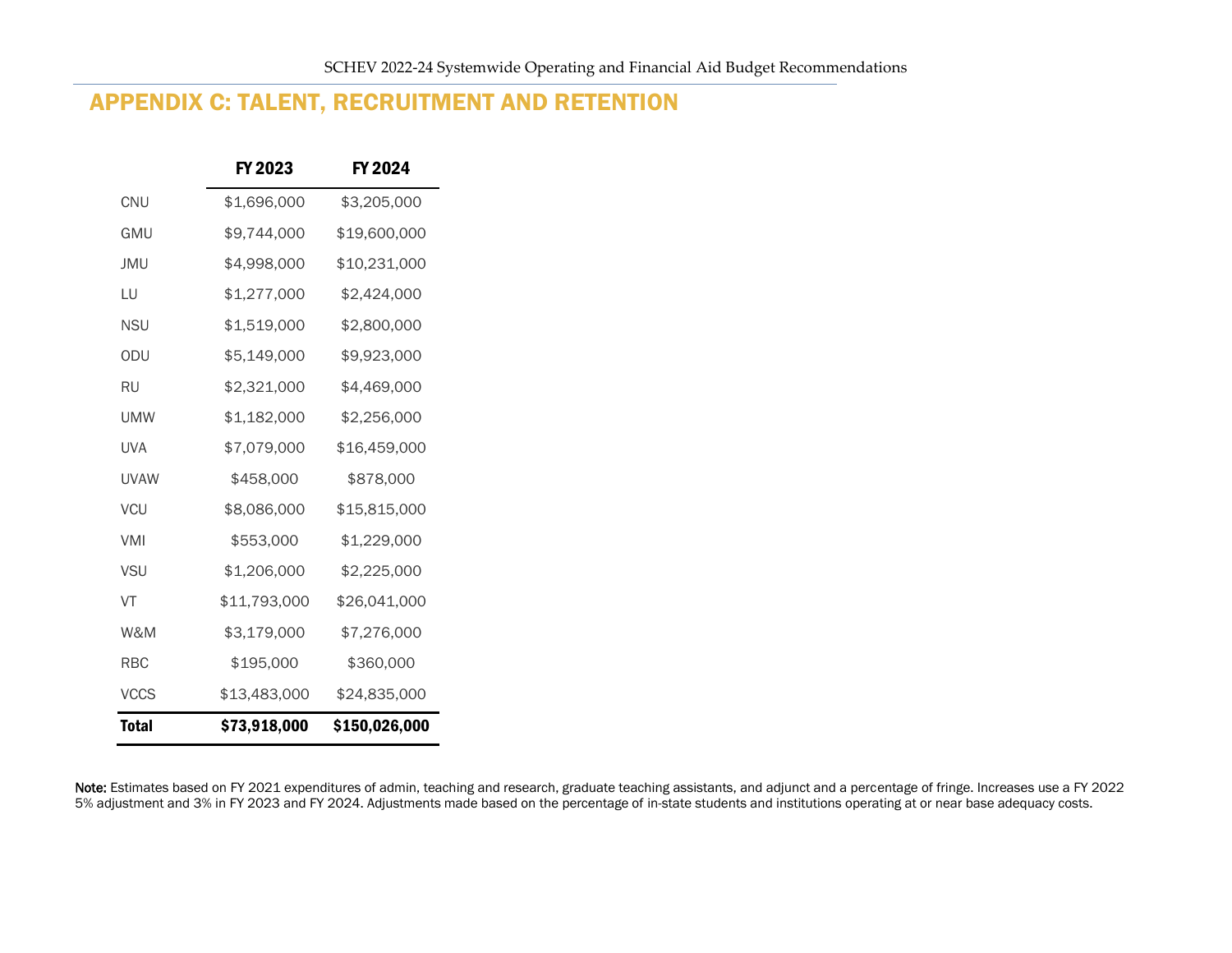# APPENDIX D: SCHEV BUDGET REQUESTS FOR 2022-24 BIENNIUM

<span id="page-29-0"></span>

| <b>Title</b>                                                                                                                            |              | FY 2022 Funding FY 2023 Request | FY 2024 Request |
|-----------------------------------------------------------------------------------------------------------------------------------------|--------------|---------------------------------|-----------------|
| <b>Agency operations</b>                                                                                                                |              |                                 |                 |
| Staffing to address shortfalls and expand capacity: Six positions to address data security,<br>programming, evaluation and HR/diversity |              | \$837,033                       | \$1,115,684     |
| Maintenance and operation of tuition equity and aid data system: Staffing to support system                                             | \$200,000    | \$103,676                       | \$103,676       |
| Cost and funding need study phase II: Implement recommendations, review capital and<br>equipment (prior funds were one-time)            | \$0          | \$150,000                       | \$150,000       |
| <b>Subtotal agency operations</b>                                                                                                       |              | \$1,090,709                     | \$1,369,360     |
| Pass-through funds to institutions or other providers                                                                                   |              |                                 |                 |
| Virginia Talent + Opportunity Partnership -V-TOP (Statewide Internship Program): Expand<br>programming                                  | \$2,000,000  | \$5,000,000                     | \$15,000,000    |
| FAFSA completion and advising: Implement recommendations of FAFSA workgroup                                                             | \$0          | \$750,000                       | \$1,500,000     |
| Virtual Library of Virginia Collections: Grow staffing support and programs                                                             | \$9,162,363  | \$1,900,000                     | \$2,200,000     |
| Funds for Excellence and Innovation: Increase grants to institution to improve completion and<br>retention through the use of data      | \$225,000    | \$525,000                       | \$525,000       |
| Subtotal funds to institutions or other providers                                                                                       |              | \$8,175,000                     | \$19,225,000    |
| Pass-through funds for financial aid                                                                                                    |              |                                 |                 |
| Southern Regional Education Board Doctoral Scholars: Grow scholarships to increase<br>diversity                                         | \$170,000    | \$205,000                       | \$205,000       |
| Military Survivors Stipend: Meet growth in program                                                                                      | \$2,280,000  | \$5,400,000                     | \$5,400,000     |
| Tuition Assistance Grant: Estimated tuition equity and aid provision                                                                    | \$0          | \$400,000                       | \$820,000       |
| Tuition Assistance Grant: Increase from \$4,000 to \$4,250 in FY 2023 and \$4,500 in FY 2024                                            | \$79,598,303 | \$1,000,000                     | \$5,600,000     |
| Virginia Space Grant Consortium: Grow Building Leaders for Advancing Science and<br>Technology (BLAST)                                  | \$795,000    | \$182,000                       | \$182,000       |
| Subtotal financial aid                                                                                                                  |              | \$7,187,000                     | \$12,207,000    |
| <b>Total Requests</b>                                                                                                                   |              | \$16,452,709                    | \$32,801,360    |